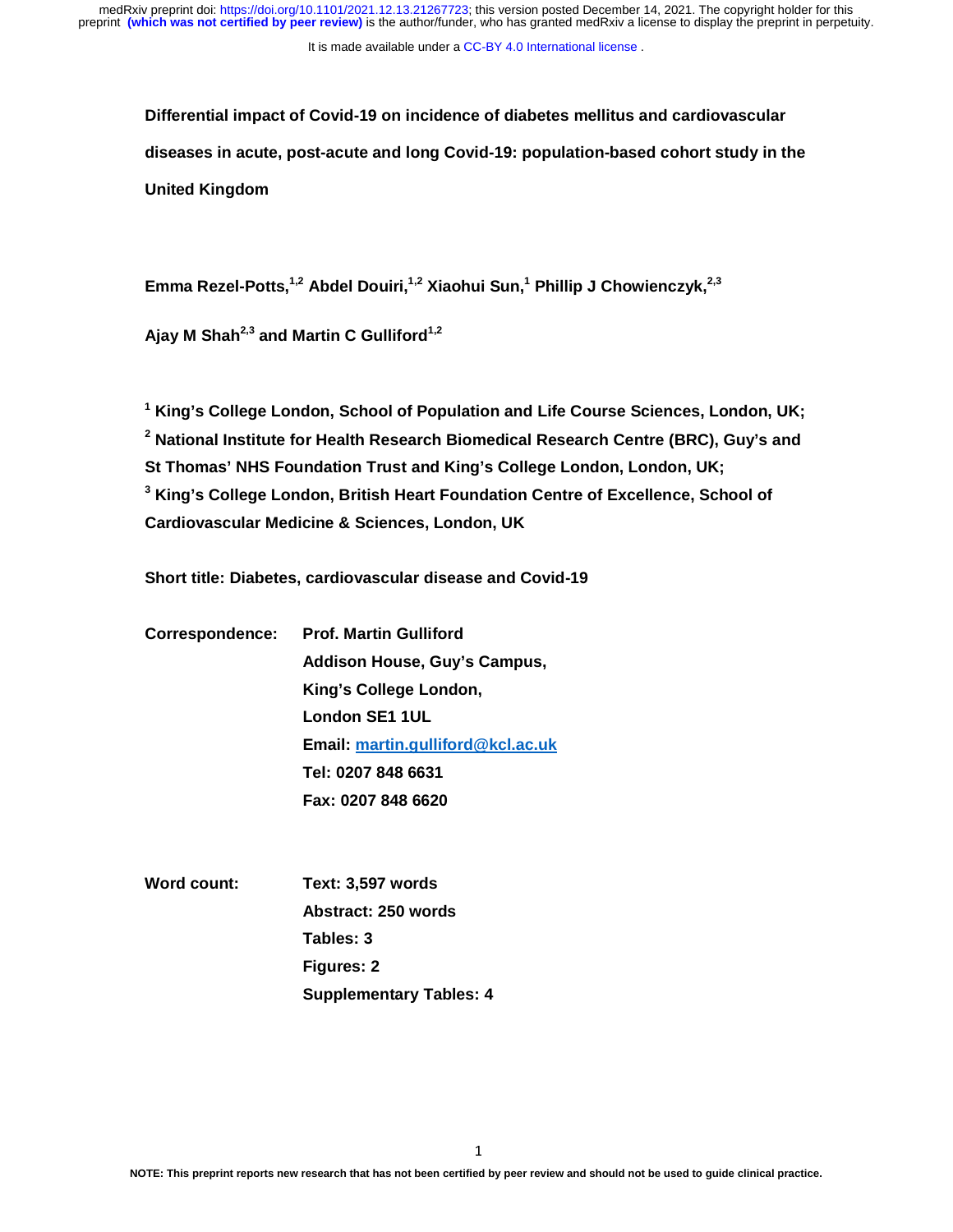It is made available under a [CC-BY 4.0 International license](http://creativecommons.org/licenses/by/4.0/) .

## **ABSTRACT**

**Objective:** This study aimed to estimate the incidence of new diabetes mellitus (DM) and cardiovascular diseases (CVD) up to one year after Covid-19 compared with matched controls.

**Methods:** A cohort study was conducted using electronic records for 1,473 family practices with a population of 14.9 million. Covid-19 patients without DM or CVD were individually matched with controls and followed up to October 2021. A difference-in-difference analysis estimated the net effect of Covid-19 allowing for baseline differences and covariates.

**Results:** There were 372,816 Covid-19 patients, with 2,935 CVD and 3,139 DM events, and 372,816 matched controls with 1,193 CVD and 1,861 DM events following the index date. Net incidence of DM increased in acute Covid-19 up to four weeks from index date (adjusted rate ratio, RR 1.71, 1.40 to 2.10) and remained elevated in post-acute (five to 12 weeks from index date; RR 1.17, 1.01 to 1.36) and long-Covid-19 (13 to 52 weeks, 1.20, 1.09 to 1.31). Acute Covid-19 was associated with net increased CVD incidence (RR 6.02, 95% confidence interval 4.84 to 7.47) including pulmonary embolism (RR 14.5, 7.72 to 27.4), atrial arrythmias (6.58, 3.78 to 11.4) and venous thromboses (5.44, 3.22 to 9.17). CVD incidence declined in post-acute Covid-19 (1.68, 1.41 to 2.01) and showed no net increase in long Covid-19 (0.95, 0.85 to 1.06).

**Conclusions:** DM incidence remains elevated up to one year following Covid-19. CVD is increased early after Covid-19 mainly from pulmonary embolism, atrial arrhythmias and venous thromboses.

**Key words:** Covid-19; diabetes mellitus; cardiovascular diseases; epidemiology; cohort study; long-Covid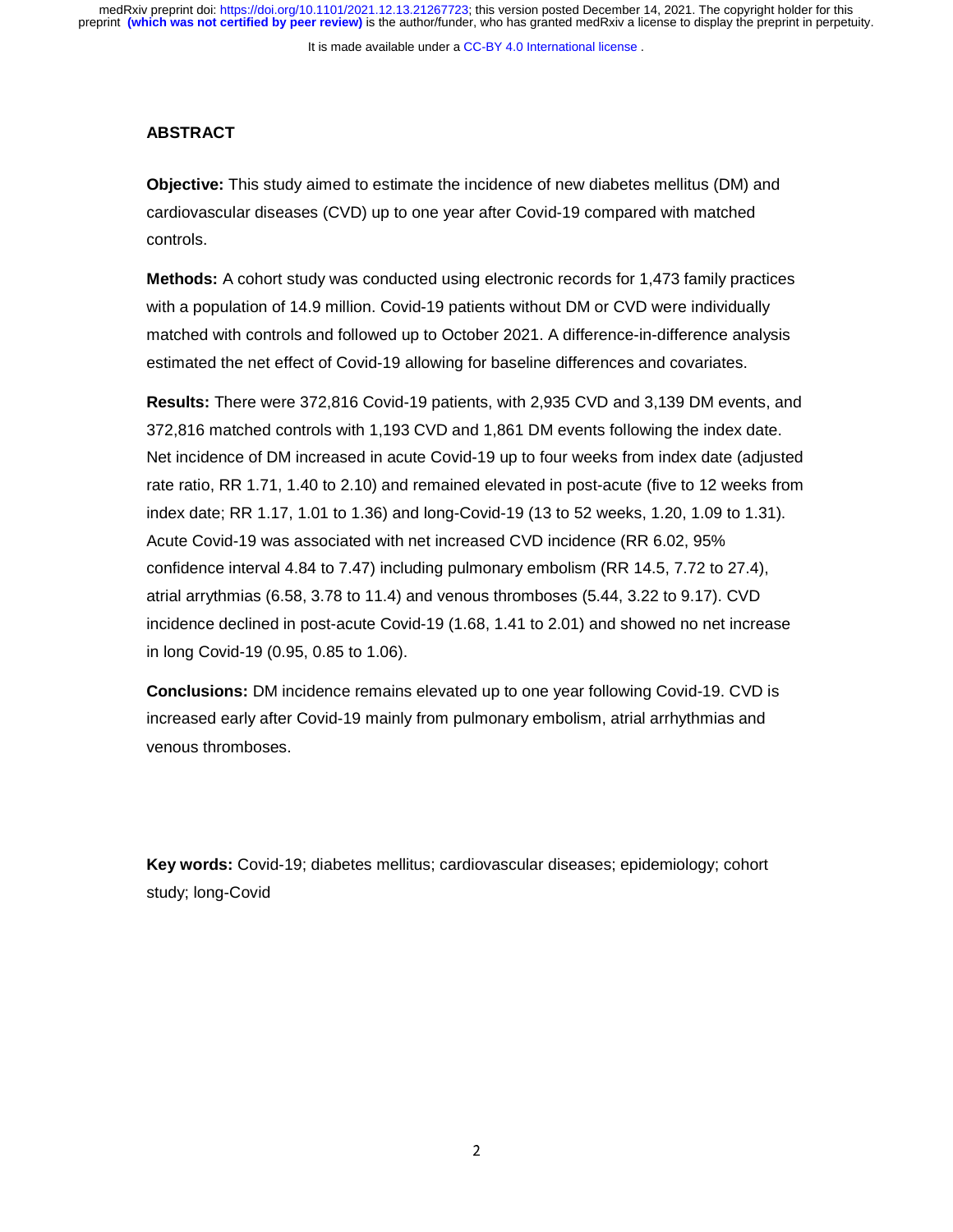It is made available under a [CC-BY 4.0 International license](http://creativecommons.org/licenses/by/4.0/) .

### **INTRODUCTION**

Covid-19 is increasingly recognised as a multi-system condition.<sup>1</sup> Infection of the respiratory tract by the SARS-CoV-2 virus triggers host immune responses that may have systemic effects through activation of inflammatory pathways.<sup>2,3</sup> Covid-19 may trigger a proinflammatory 'cytokine storm' with dysregulated immune response, platelet activation, hypercoagulability, endothelial cell dysfunction and thromboembolism affecting diverse systems with potential for end-organ damage. $^4$  Acute Covid-19 infection has been associated with new-onset cardiovascular disease (CVD) and diabetes mellitus (DM.) Cardiac manifestations of Covid-19<sup>5,6</sup> include cardiac injury with elevated troponin levels, heart failure and increased risk of mortality among patients hospitalised with Covid-19.<sup>7,8</sup> Covid-19 may also be associated with acute myocardial infarction and ischaemic stroke in the first 4 weeks.<sup>9</sup> New onset hyperglycaemia has been reported in Covid-19 patients and is associated with worse prognosis. Complications of both pre-existing and new onset DM have been observed, including diabetic ketoacidosis and hyperosmolarity.<sup>10-12</sup> Possible mechanisms appear to be direct pancreatic damage from SARS-CoV-2 and/or the associated systemic inflammatory syndrome with severe Covid-19, as reflected in high levels of interleukin-6 (IL-6) and tumour necrosis factor alpha [TNFα], causing impaired pancreatic insulin secretion<sup>13</sup> and insulin resistance.<sup>14</sup>

Since the first evidence of Covid-19 emerged in the beginning of 2020, there have been multiple waves of infection. There were in excess of 1,000 deaths per day in the UK during April 2020 and January 2021 with many more suffering illness of varying severity.<sup>15</sup> The longer-term outcomes of Covid-19 are now receiving increasing attention. A high proportion of patients report experiencing symptoms continuing for more than 4 weeks after initial presentation with Covid-19.16 The distinction has been made between 'acute Covid-19' in the first four weeks after infection; 'post-acute' Covid-19 (or 'ongoing symptomatic covid-19'),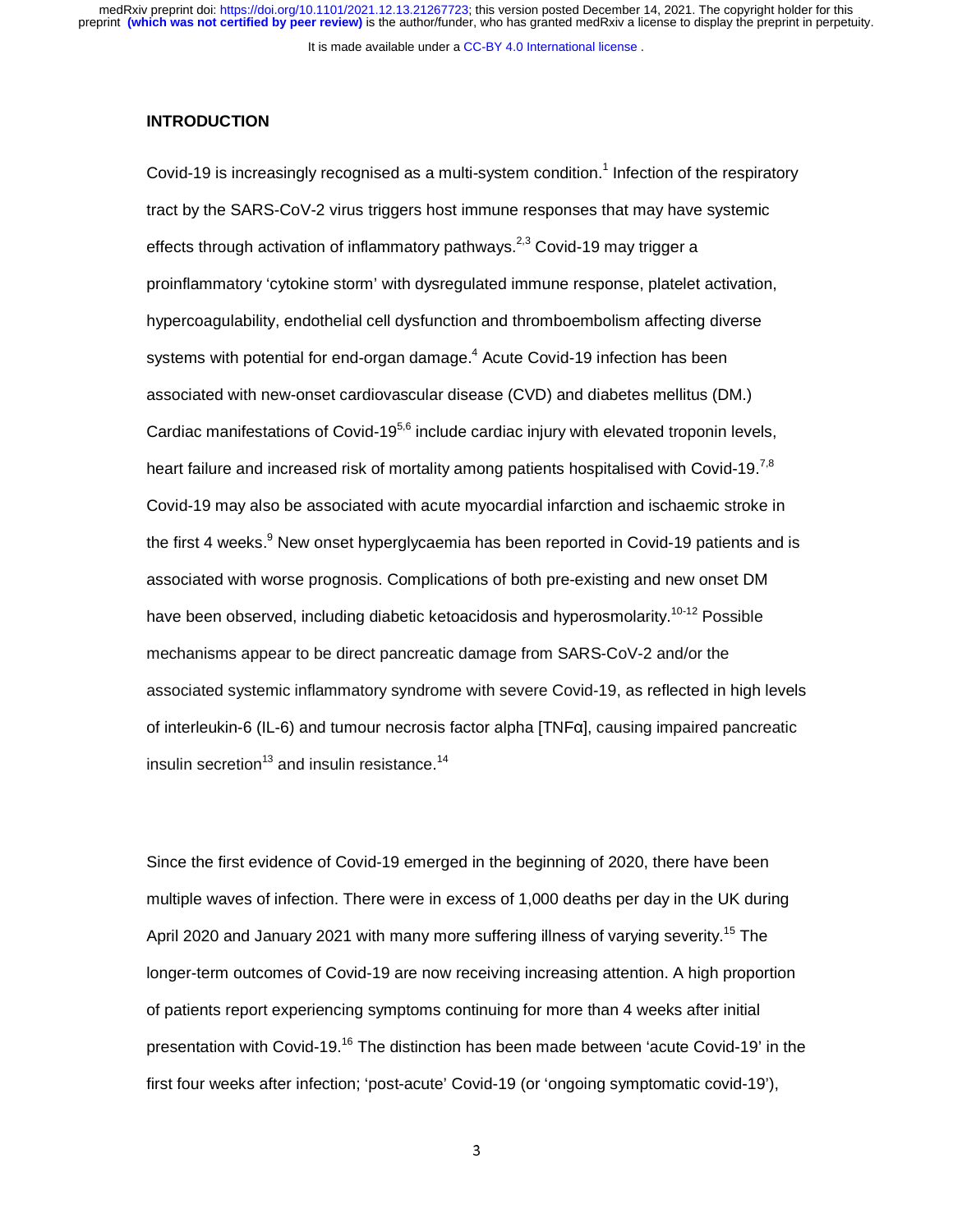It is made available under a [CC-BY 4.0 International license](http://creativecommons.org/licenses/by/4.0/) .

from 5 to 12 weeks after the first infection; and 'long' Covid-19 (or 'post-covid-19 syndrome') with symptoms persisting more than 12 weeks after infection.<sup>17</sup> There is concern that cardiovascular and metabolic outcomes may be compromised in the aftermath of Covid-19 infection. However, susceptibility to and severity of Covid-19 infection is known to be associated with cardiometabolic risk. Furthermore, public health restrictions during the height of the pandemic, including 'lockdowns' or 'stay at home' orders, were associated with profound changes in diet, exercise habits and other health-related behaviours that might have impacted on cardiovascular disease and diabetes in the general population even in the absence of Covid-19 infection. Controlled studies are therefore needed to evaluate the net long-term impacts of Covid-19 infection on cardiovascular and diabetes outcomes after allowing for pre-morbid differences between cases and controls and changes over time in control participants. However, few studies have reported on long-term follow-up for large population-based samples.

Longitudinal datasets from electronic health records offer opportunities to analyse longerterm Covid-19 outcomes. We employed the Clinical Practice Research Datalink (CPRD), a national database of anonymised primary care electronic health records, to identify a cohort of Covid-19 patients, comparing new CVD and DM diagnoses to a matched cohort with no Covid-19 diagnosis. We aimed to estimate the net effect of Covid-19 on cardiometabolic outcomes over periods of four weeks, three months and 12 months, in order to inform research priorities, clinical services and public health interventions that may be required following acute Covid-19 infection.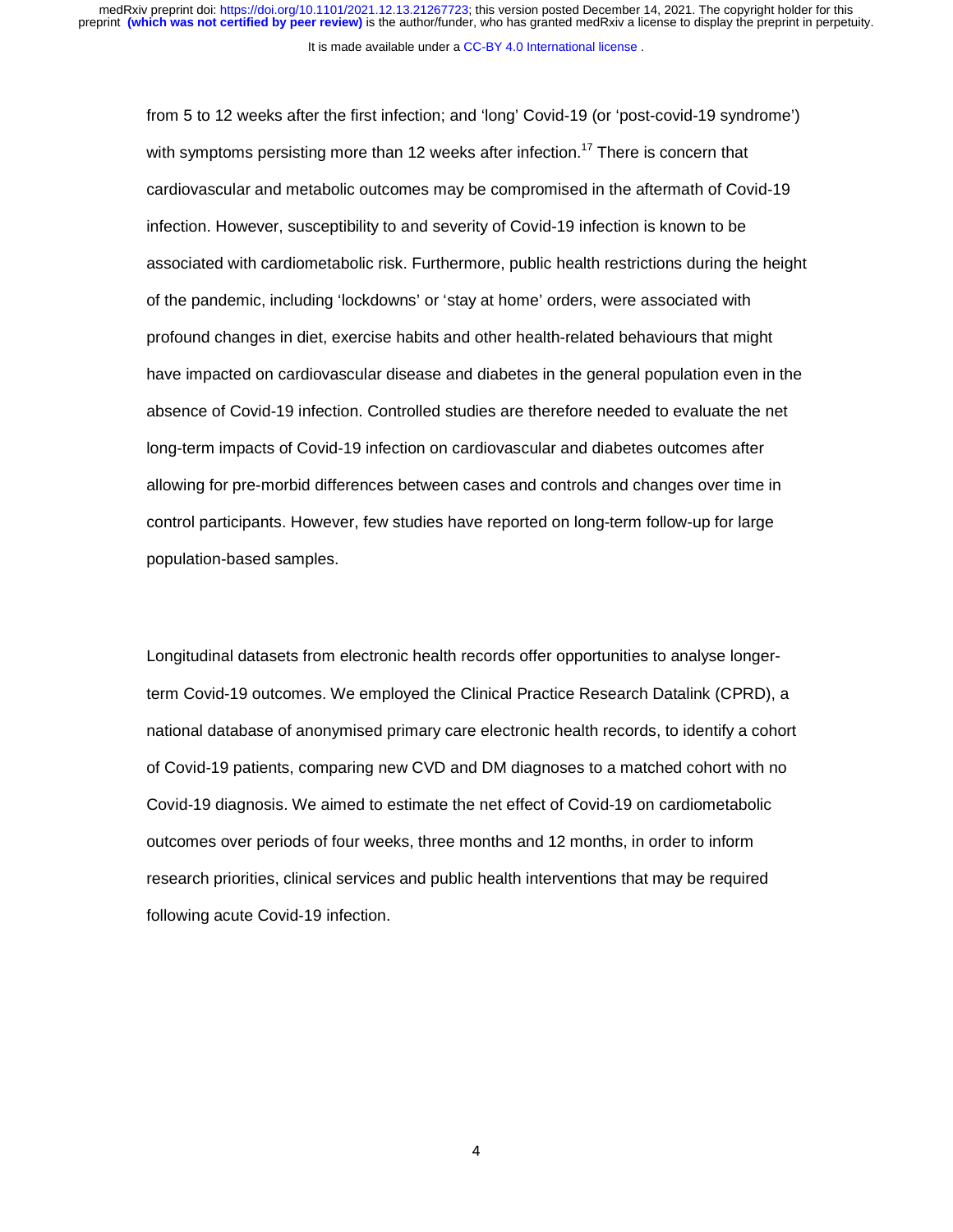It is made available under a [CC-BY 4.0 International license](http://creativecommons.org/licenses/by/4.0/) .

#### **METHODS**

#### **Data source and participant selection**

The CPRD Aurum is a large database which includes comprehensive medical record data for a total of 1,473 family practices in England with approximately 14.9 million currently registered patients.<sup>18</sup> The data, which cover approximately 13% of the population of England, are representative of the general population with regards to geographical distribution, deprivation, age and gender.

Data for all patients with a diagnosis of Covid-19 were extracted from the February 2021 release of CPRD Aurum. The date of the first code for Covid-19 was the index date. Since confirmatory testing was not widely available during the initial phase of the pandemic, we included patients with clinical diagnoses of 'confirmed' or 'suspected' Covid-19. The Covid-19 cohort was compared with a sample of matched patients who were not recorded with a Covid-19 diagnosis up to the case index date. Patients were randomly sampled from the entire registered population of CPRD Aurum March 2021 release, individually matching on age, gender and family practice. Data were updated to the December 2021 release of CPRD Aurum for final analyses, providing follow-up to mid-October 2021. The records of any control patients diagnosed with Covid-19 after the matched case index date were censored seven days before the control Covid-19 diagnosis date. Matched sets that included case or control patients with prevalent CVD or DM, diagnosed within 12 months of the start of record or more than 12 months before the index date, were excluded.

#### **Outcome Measures**

The study outcomes were first CVD and DM diagnoses. CVD diagnoses were grouped into the categories: myocardial infarction and ischaemic heart disease; atrial arrhythmias, including atrial fibrillation and supraventricular tachycardia; heart failure; cardiomyopathy and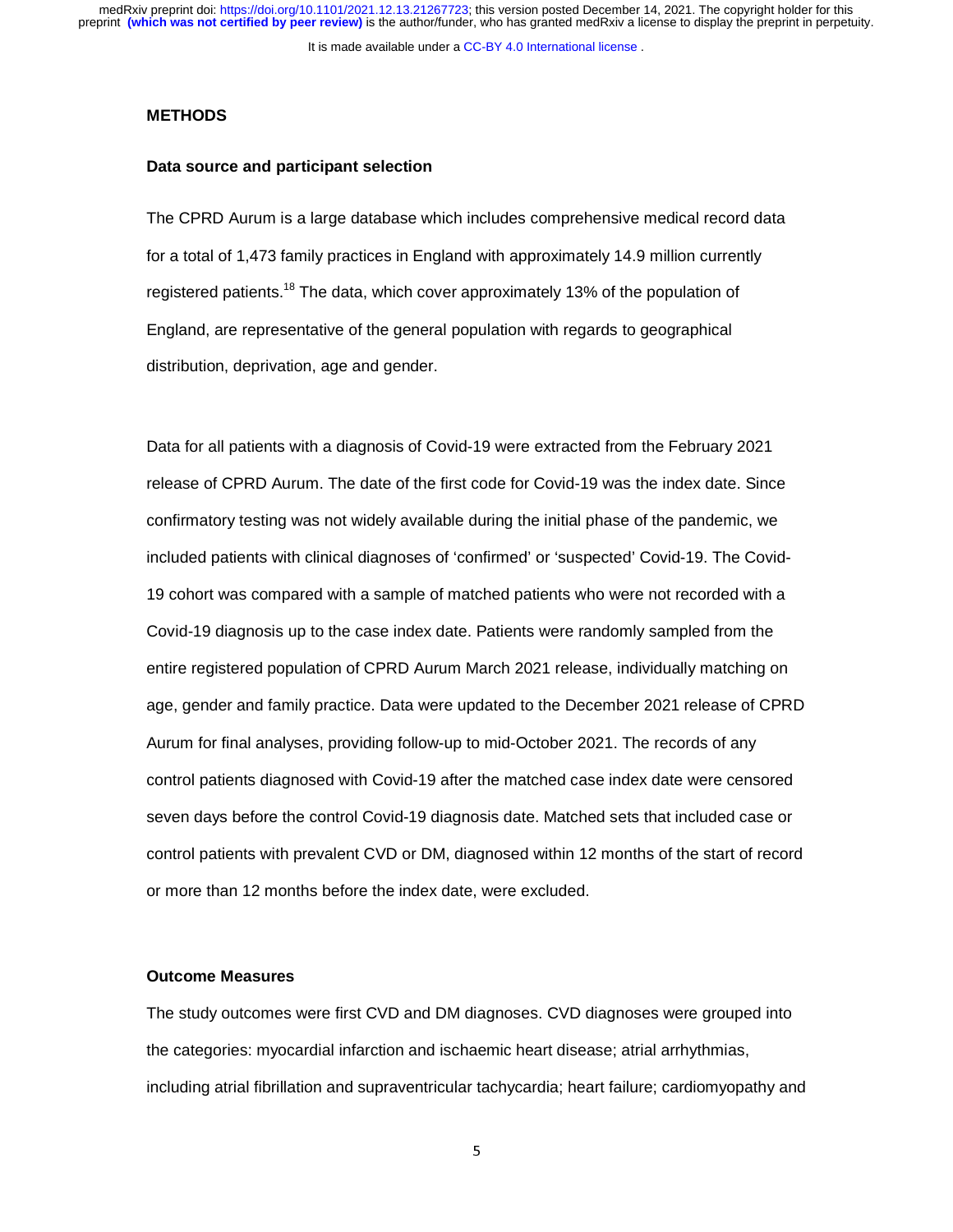myocarditis; pulmonary embolism; venous thrombosis; and stroke. DM diagnoses included diagnoses for type 1 and type 2 diabetes mellitus and initiation of oral hypoglycaemic drugs and insulin. Records of HbA1c were evaluated and a second record of HbA1c ≥48mmol/mol was considered diagnostic of diabetes. Patients were considered to have a 'type 1 DM' phenotype if they were aged 35 years or less at diagnosis and were prescribed insulin within 91 days of diagnosis.<sup>19</sup> Mortality was evaluated from the CPRD date of death.

## **Covariates**

Covariates were defined using data recorded in the study period before the index date. These included smoking status (non-smoker, current smoker, ex- smoker), body mass index (BMI, underweight <18.5 Kg/m<sup>2</sup>, normal weight 18.5-24.9 18.5 Kg/m<sup>2</sup>, overweight 25.0-29.9 18.5 Kg/m<sup>2</sup>, obese ≥30 18.5 Kg/m<sup>2</sup>, and not recorded), systolic blood pressure (SBP) and diastolic blood pressure (DBP) in categories of 10 mm Hg. Ethnicity was classified as 'white', 'black', 'Asian', 'mixed', 'other' and 'not known'. We evaluated the comorbidities of the Charlson comorbidity index as present or absent before the index date and calculated the Charlson score, with a maximum of four or more.  $2021$  Case and control patients were matched on gender, year of birth and family practice, with the latter offering control for area measures including level of deprivation. Prescriptions for glucocorticoids were evaluated in patients diagnosed with DM.

#### **Analysis**

Follow-up time was divided into periods of 28 days, from one year before the index date to one year after the index date. Calculations were performed in days, with 366 days included in 2020. Person-time at risk was evaluated in terms of person-weeks of follow-up and incident events of CVD and DM were identified in each four-week period. Data were then aggregated for the periods before the index date ('Pre-Index') and for four weeks after the index date ('acute Covid-19'), 5 to 12 weeks after the index date ('Post-acute Covid-19') and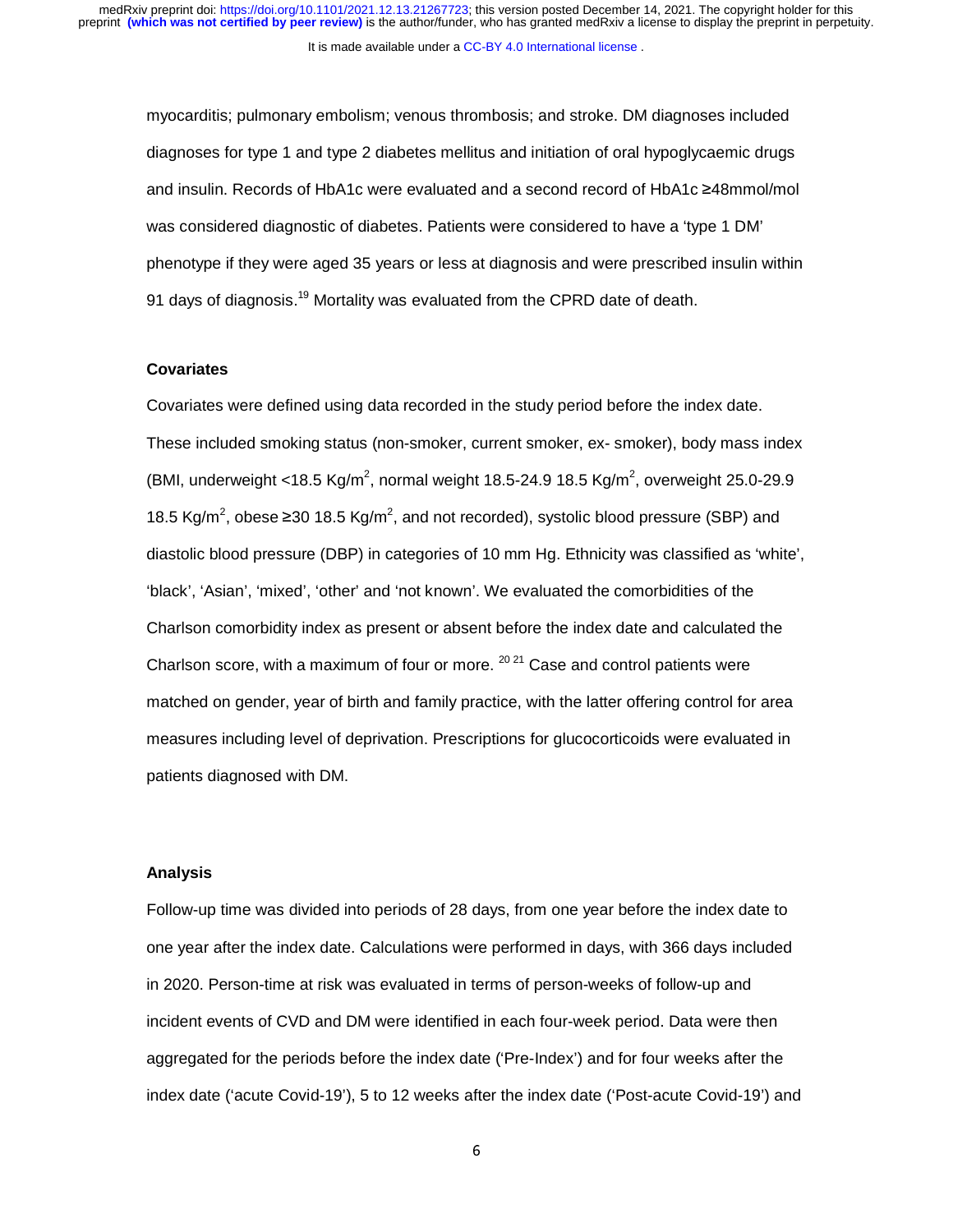It is made available under a CC-BY 4.0 International license.

from 13 to 52 weeks after the index date ('Long Covid-19'). Incidence rates, with exact Poisson confidence intervals, were estimated for Covid-19 patients and controls. Poisson regression models were fitted, using the method of generalised estimating equations to allow for clustering on matched set, employing an exchangeable correlation structure. The effect of group (Covid-19 case or control), time (pre-index, 4 weeks from index, 5 to 12 weeks and 13 to 52 weeks) and the group-time interaction were estimated. The group-time interaction represented the net additional effect of acute-Covid, post-acute Covid or long Covid in Covid-19 cases, net of the baseline values for cases and the comparison with control participants. Analyses were adjusted for age, age-squared, gender, ethnicity, body mass index, systolic blood pressure, Charlson score, index month and index month squared. We conducted a sensitivity analysis including only cases with a positive polymerase chain reaction (PCR) test for SARS-CoV-19 infection. A logistic regression model was fitted to evaluate variables associated with PCR confirmation. All analyses were implemented in the R program, version 3.6.1.

## **RESULTS**

There were 516,985 Covid-19 cases, which were compared to a 516,985 controls matched on index date, practice, gender and age. After excluding matched sets that included either cases or controls with prevalent CVD or DM, there were 372,816 Covid-19 cases and 372,816 matched controls for further analysis. (Table 1) Covid-19 patients included 301,481 (80.9%) with clinical or laboratory confirmation of diagnosis on the index date, and 243,716 (65.4%) with a positive PCR test for SARS-CoV-2 on the index date. (Supplementary Table 1) Covid-19 cases and controls were similar with respect to matching variables of age and gender, there was a slight female predominance with median age of 33 years. Covid-19 cases were more likely to have defined values recorded for covariates. Covid-19 cases included slightly more of 'Asian' ethnicity, fewer current smokers, more who were overweight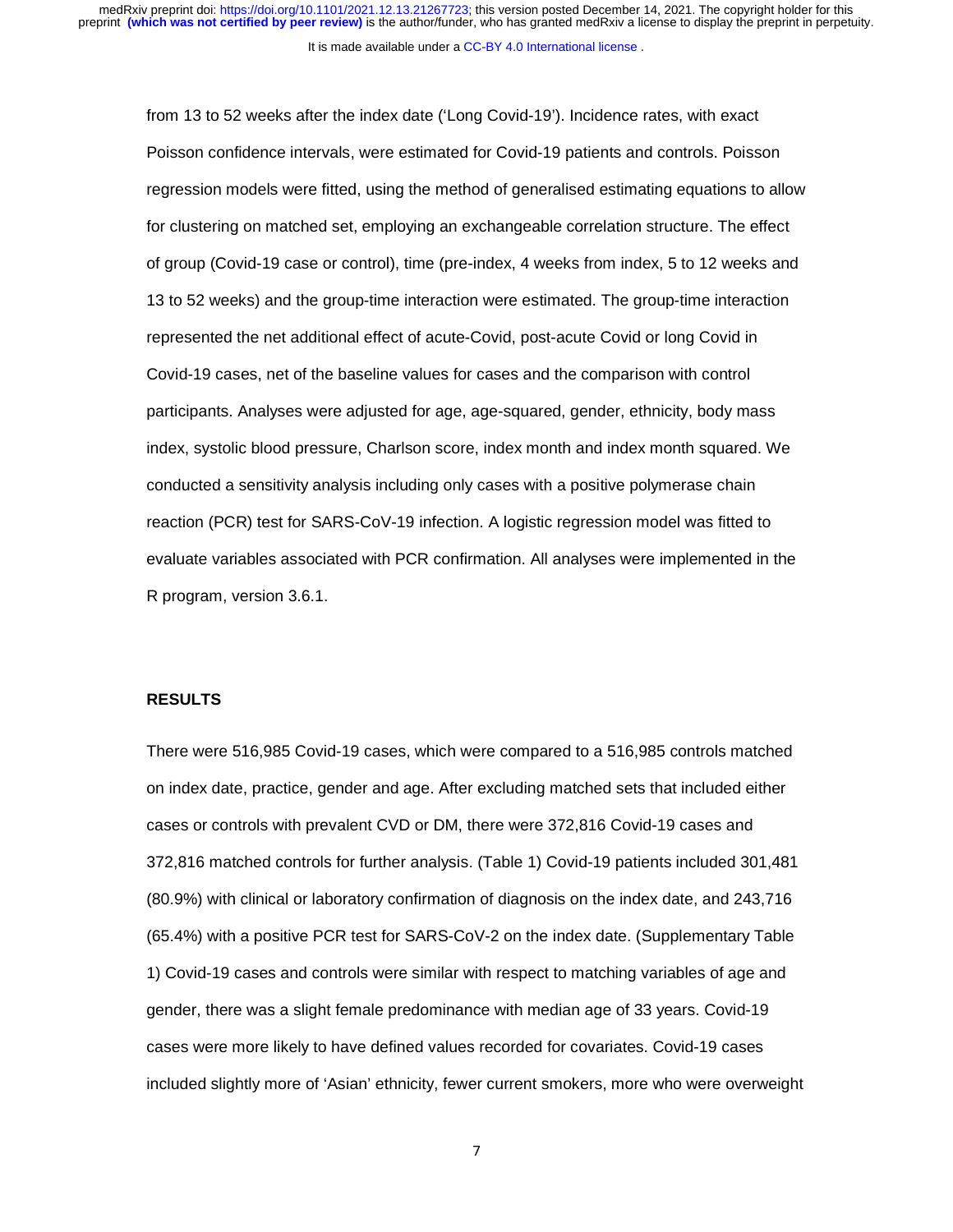and obese, and more with comorbidity than controls, while blood pressure distributions appeared to be similar.

Figure 1 shows the incidence of DM and CVD from 52 weeks before the index date to 52 weeks after for Covid-19 cases (red) and controls (blue). In the period before the index date, the incidence of diabetes was slightly higher in patients who went on to be diagnosed with Covid-19 than control participants; a similar difference was also observed for the incidence of cardiovascular diseases. In the first four weeks after Covid-19 diagnosis, there was a sharp increase in the incidence of diabetes and an even greater increase in cardiovascular diseases. The increase in CVD diagnoses was apparent in the last estimate for the pre-index period, which might imply that Covid-19 associated CVD might be recorded before Covid-19 diagnoses. In the remainder of the first year following Covid-19 diagnosis, the incidence of diabetes mellitus remained elevated for Covid-19 cases while CVD incidence declined to pre-morbid values.

Table 2 shows the incidence of DM and CVD aggregated into four periods: before the index date, within four weeks of the index date, from five to 12 weeks after the index date, and from 13 to 52 weeks after the index date. In the period before the index date, the incidence of diabetes was 13.73 (95% confidence interval 13.21 to 14.26) per 100,000 patient weeks in patients who were later diagnosed with Covid-19 but 10.10 (9.66 to 10.56) in controls who did not develop Covid-19; the incidence of CVD was 11.44 (10.96 to 11.93) per 100,000 patient weeks for cases and 6.72 (6.36 to 7.10) for controls respectively. During the first four weeks from Covid-19 diagnosis, the incidence of DM increased to 21.67 (19.40 to 24.12) and the incidence of CVD increased to 64.28 (60.33 to 68.42) per 100,000 patient weeks. In the post-acute and long Covid-19 periods, the incidence of CVD declined to 18.01 (16.53 to 19.58) and 11.04 (10.47 to 11.64) per 100,000 patient weeks respectively. Thus, in the long-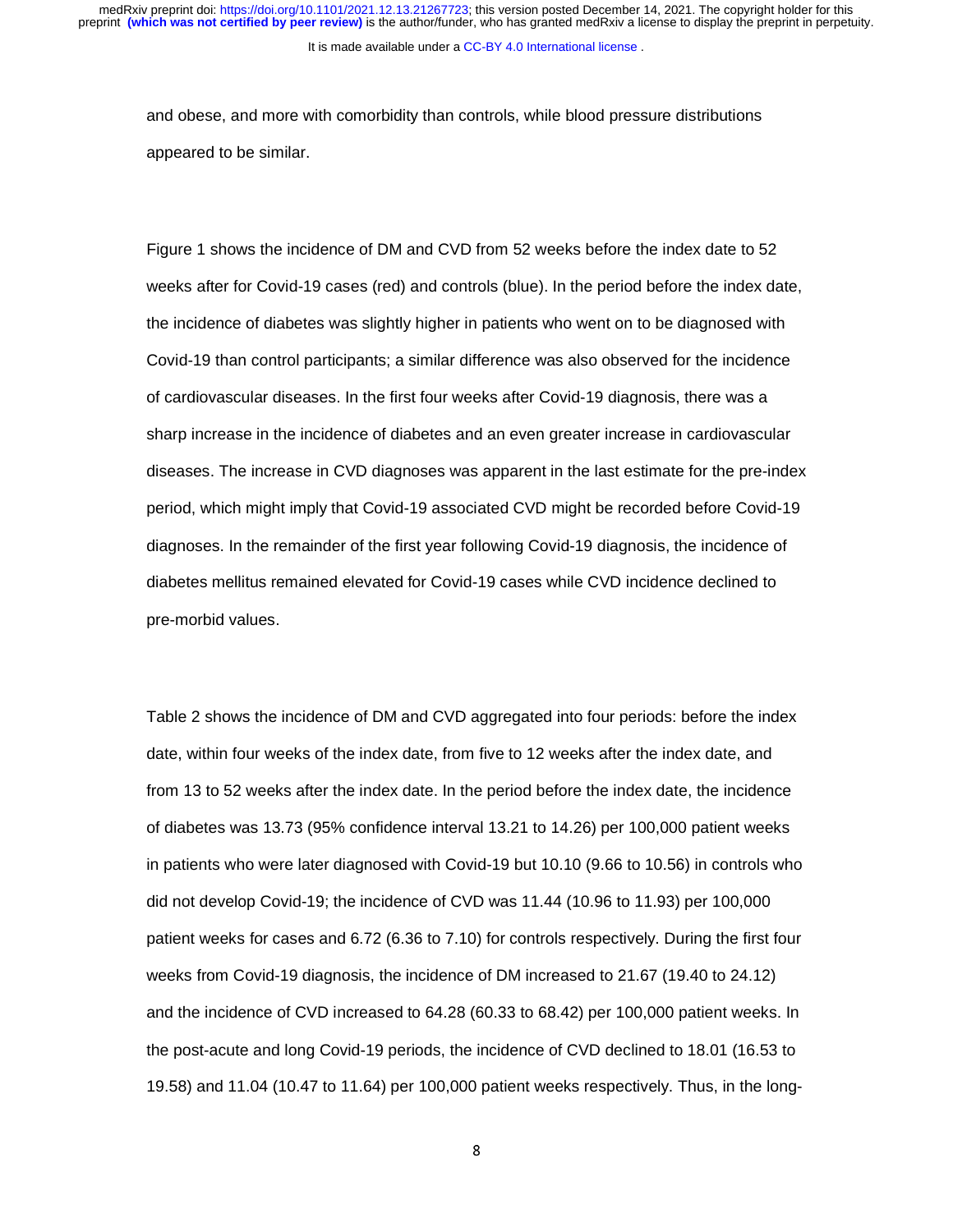Covid period overall, the incidence of CVD declined to pre-morbid levels. During the same periods, the incidence of DM remained elevated at 18.37 (16.88 to 19.96) per 100,000 in the post-acute period and 17.73 (17.00 to 18.48) per 100,000 in the long-Covid period.

Figure 2 shows the incidence of categories of cardiovascular disease from 52 weeks before the Covid-19 index date to 52 weeks after. Pulmonary embolism showed the greatest increase during the acute Covid-19 period, with 29.93 cases per 100,000 patient weeks. The value was approximately three times higher than for atrial arrhythmias (9.95 per 100,000 per week) or venous thrombosis (8.65 per 100,000 per week); five times higher than for myocardial infarction and ischaemic heart disease (5.66 per 100,000 per week) or stroke (5.33 per 100,000 per week); and nearly than ten-times higher than the increase in heart failure (2.93 per 100,000 per week) or cardiomyopathy and myocarditis (1.56 per 100,000) . While the relative effects differed for categories of CVD, the time course of changes in incidence was similar for each category of cardiovascular disease.

Table 3 presents estimated incidence rate ratios adjusted for age, gender, ethnicity, smoking, body mass index, systolic blood pressure and Charlson comorbidity score. After allowing for underlying differences between cases and controls, and between the baseline pre-index period and follow-up, the net effect of acute Covid-19 on CVD incidence was estimated to be an adjusted rate ratio of 6.02 (95% confidence interval 4.84 to 7.47), while for DM incidence the adjusted rate ratio was 1.71 (1.40 to 2.10). In the post-acute Covid-19 period, the adjusted incidence rate ratio for CVD declined to 1.68 (1.41 to 2.01), while for DM in was 1.17 (1.01 to 1.36). In the long Covid-19 period, the adjusted incidence rate ratio for CVD was 0.95 (0.85 to 1.06) while for DM this remained elevated at 1.20 (1.09 to 1.31). In control participants, the incidence of CVD showed no overall change following the index date but there was evidence that the incidence of DM in controls was slightly higher for periods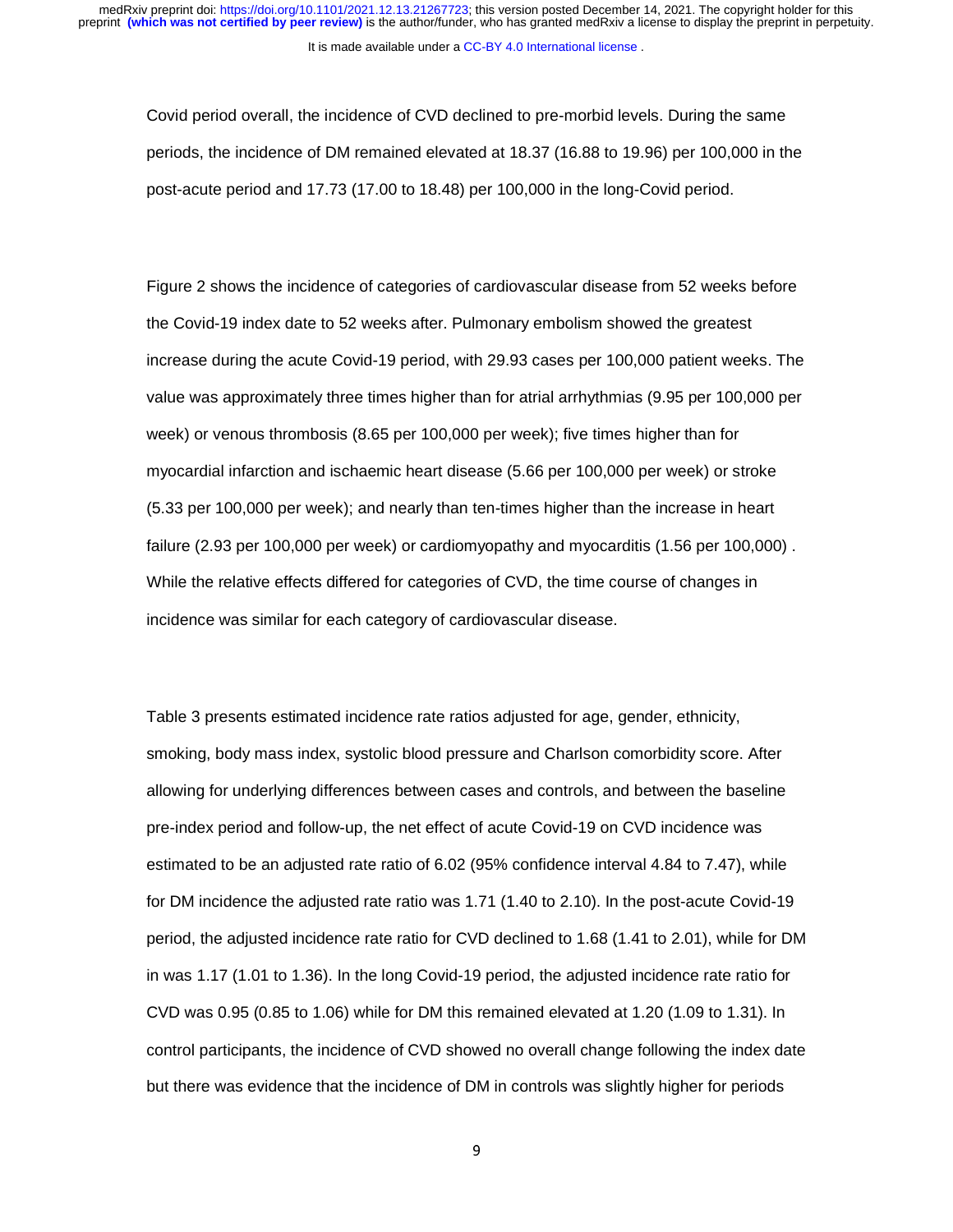more than 4 weeks after the index date when compared with the pre-index period (Supplementary Table 2).

When categories of CVD were analysed separately (Table 3), pulmonary embolism (RR 14.5, 7.72 to 27.4), atrial arrythmias (6.58, 3.78 to 11.4) and venous thromboses (5.44, 3.22 to 9.17) showed the greatest relative increases in acute Covid-19 but myocardial infarction (3.53, 2.04 to 6.10), heart failure (3.52, 1.51 to 8.20) and stroke (2.16, 1.35 to 3.44) were also increased. These conditions declined substantially in the post-acute Covid-19 period. There was some evidence that cardiomyopathy and myocarditis might be more frequent in the post-acute period (3.26, 1.30 to 8.15) than in the acute illness. There was no evidence that any of these categories of CVD showed a net increase during the long-Covid-19 period.

The median age at diagnosis of DM was 45 (interquartile range 33 to 55) years for Covid-19 cases and 44 (31 to 55) years for controls; for CVD, the median age at diagnosis was 57 (47 to 67) for Covid-19 cases and 57 (46 to 68) for controls. (Supplementary Table 3) The distribution of gender, ethnicity, smoking and obesity were generally consistent across stages of Covid-19 infection. Patients diagnosed with diabetes in the context of acute Covid-19 were more likely to be prescribed insulin with 91 days of diagnosis (45/333, 13.5%, compared with 10/143, 7.0%, for controls) but there was no clear evidence of an increase in Type 1 DM at any stage of the illness. (Supplementary Table 3) There were 5,671 (1.5%) control patients and 14,783 (4.0%) Covid-19 patients who received one or more primary care prescriptions for oral, enteral, intramuscular or intravenous glucocorticoids from four weeks before the index date to the end of follow-up. There were 86 new diagnoses of diabetes in glucocorticoid-treated controls, and 280 in glucocorticoid-treated cases during the same period.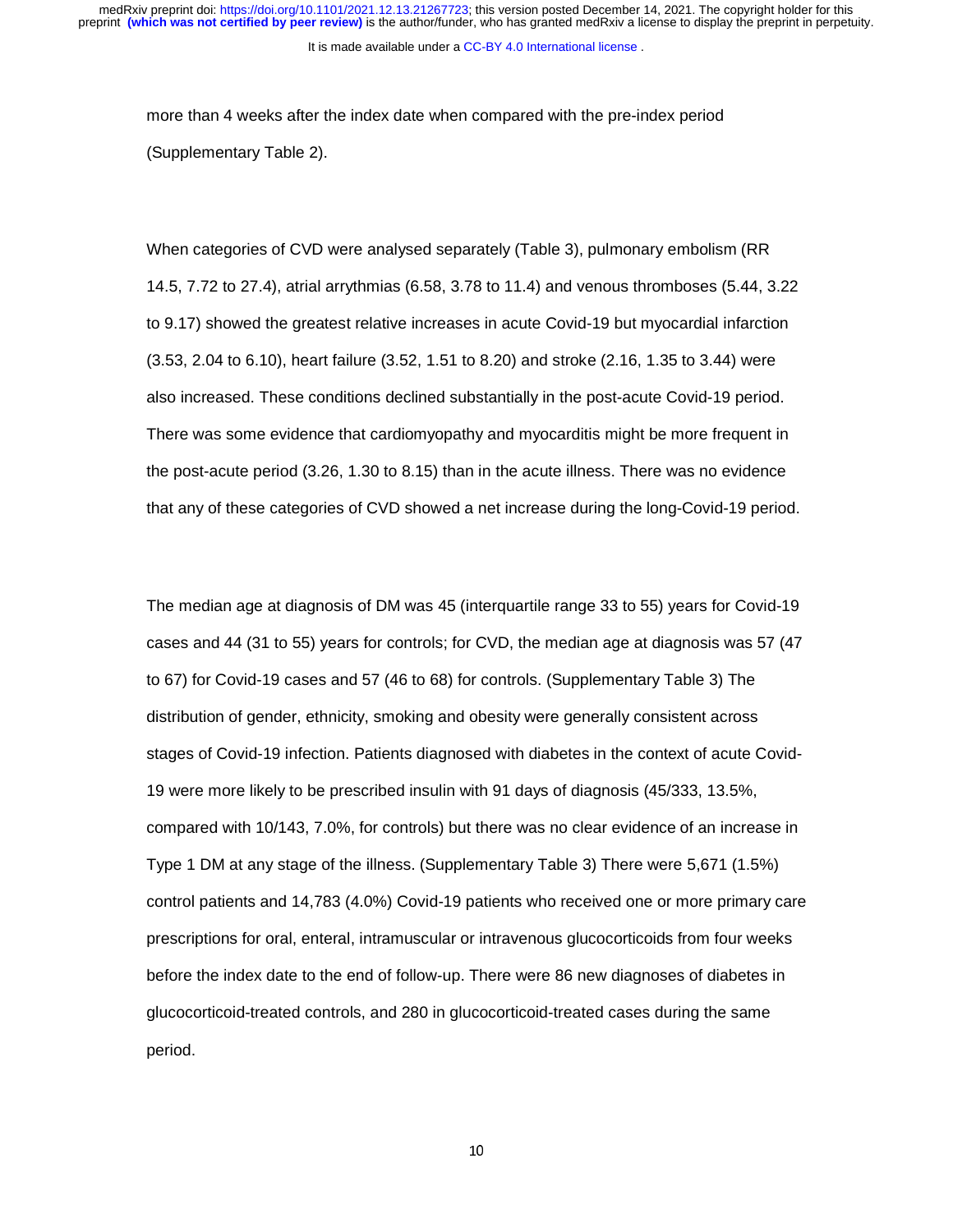It is made available under a [CC-BY 4.0 International license](http://creativecommons.org/licenses/by/4.0/) .

#### *Sensitivity analysis*

There were 243,716 Covid-19 cases with a positive PCR test recorded on the index date. Compared with the entire sample, patients with PCR test confirmation of Covid-19 tended to be younger, were more often white, male, non-smokers, with normal body mass index. The odds of PCR confirmation decreased by 2.3% per year increase in age. Results of the sensitivity analysis are shown in Supplementary Table 4. Although rates of CVD and DM were lower in the sample with PCR confirmed Covid-19 infection, consistent with their generally lower cardiometabolic risk profile, differences between Covid-19 cases and controls, and changes over time following Covid-19 infection, were consistent with those observed in the whole sample.

## **DISCUSSION**

#### *Main findings*

Drawing on longitudinal electronic health records from primary care, this study compared Covid-19 patients with matched population controls from one year before a Covid-19 diagnosis to one year after. The study showed that patients recorded with Covid-19 in primary care are at slightly greater risk of CVD and DM even before the Covid-19 diagnosis. These elevated risks were associated with higher body mass index, greater comorbidity and a higher proportion of 'Asian' ethnicity. After allowing for baseline differences between Covid-19 patients and controls, new DM diagnoses increased 1.7-fold during acute Covid-19 and remained elevated during both post-acute and long Covid-19. There was evidence of increased glucocorticoid exposure in Covid-19 patients, but this might be associated with only a very small proportion of new DM events. New CVD events were increased more than six-fold during acute Covid-19 and more than 50% in post-acute Covid-19. This increase was largely driven by pulmonary embolism diagnoses, but atrial arrythmias, venous thrombosis, myocardial infarction, stroke and heart failure also showed more modest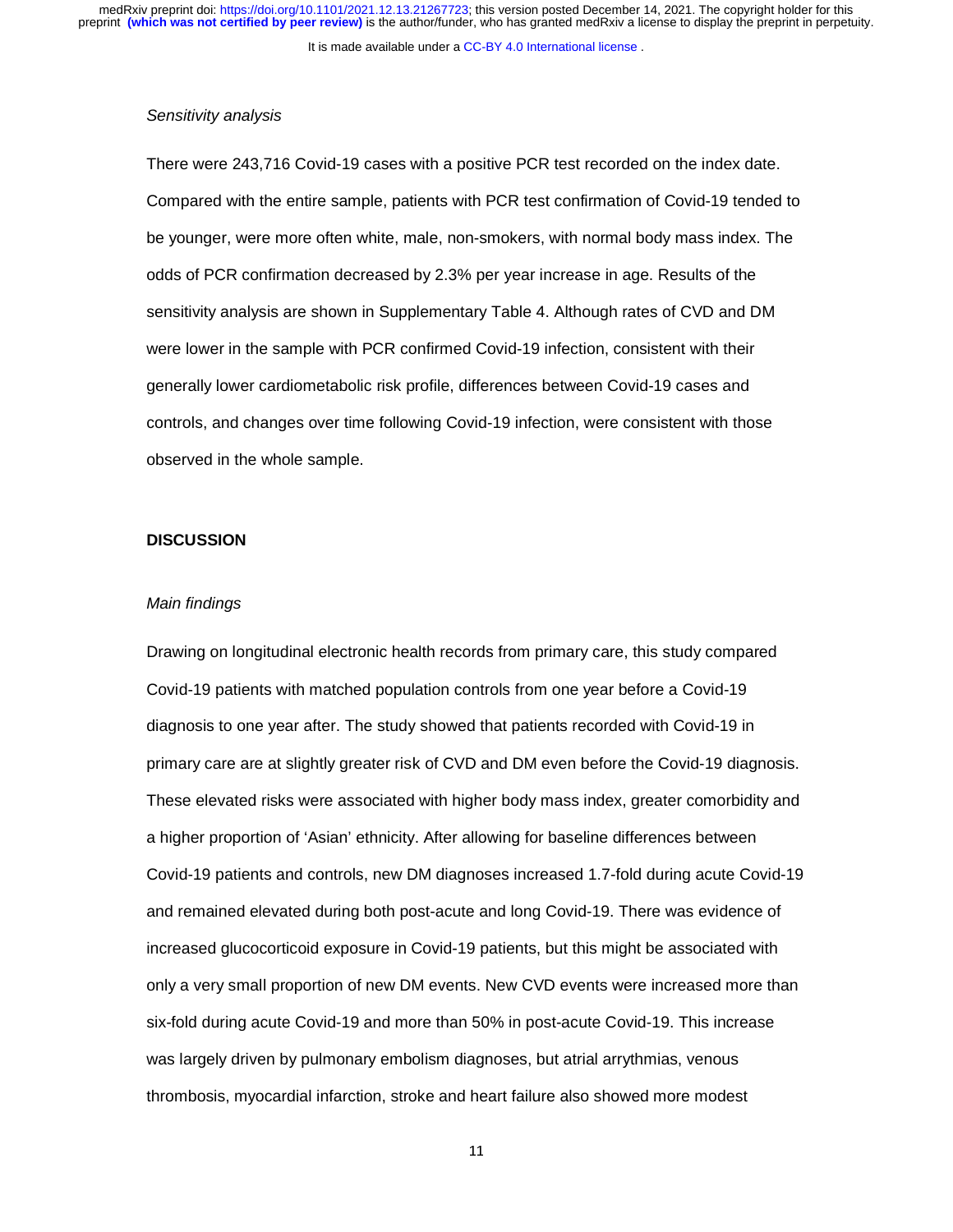increases. Cardiomyopathy and myocarditis only showed evidence of increase in the post-Covid-19 period, which might perhaps be explained by the lower specificity of associated symptoms and delayed recognition. CVD events returned to baseline levels during the long Covid-19 period. Control patients showed no change in CVD events but there was a slight increase in DM events following the index date.

### *Comparison with other studies*

The long-term outcomes of Covid-19 infection represent an emerging area of research and public concern, but definitions are not universally agreed. This study drew on clinical recommendations that distinguish 'acute' (four weeks), 'post-acute' (three months) and 'long' (one year) periods after Covid-19 infection.<sup>17</sup> 'Long Covid' is often self-identified by patients with the concept focusing on symptom burden and impacts on health-related quality of life.<sup>17,22</sup> These subjective outcomes of Covid-19 infection may be heterogenous in nature and their occurrence and persistence may depend on patient characteristics including age, gender and comorbidity, as well as the severity of the initial Covid-19 illness and intensity and duration of therapeutic support in the acute illness.<sup>22,23</sup> It is well established that preexisting hypertension and ischaemic heart disease are associated with more severe illness and greater mortality in acute Covid-19 infection. $^{24}$  Hospitalised patients may experience a range of cardiovascular complications including arrhythmias, heart failure and thrombotic complications.<sup>24</sup> However, there are few studies with long-term follow-up of patients without pre-existing cardiovascular disease. In a pre-print, Knight et al.<sup>25</sup> reported on cardiovascular outcomes of a large population in England. Their analyses suggested that CVD outcomes might remain increased for up to 49 weeks following Covid-19 infection.<sup>25</sup> However, the analyses did not include a baseline period before the Covid-19 infection that might have provided more precise evaluation of baseline differences in risk between Covid-19 cases and controls.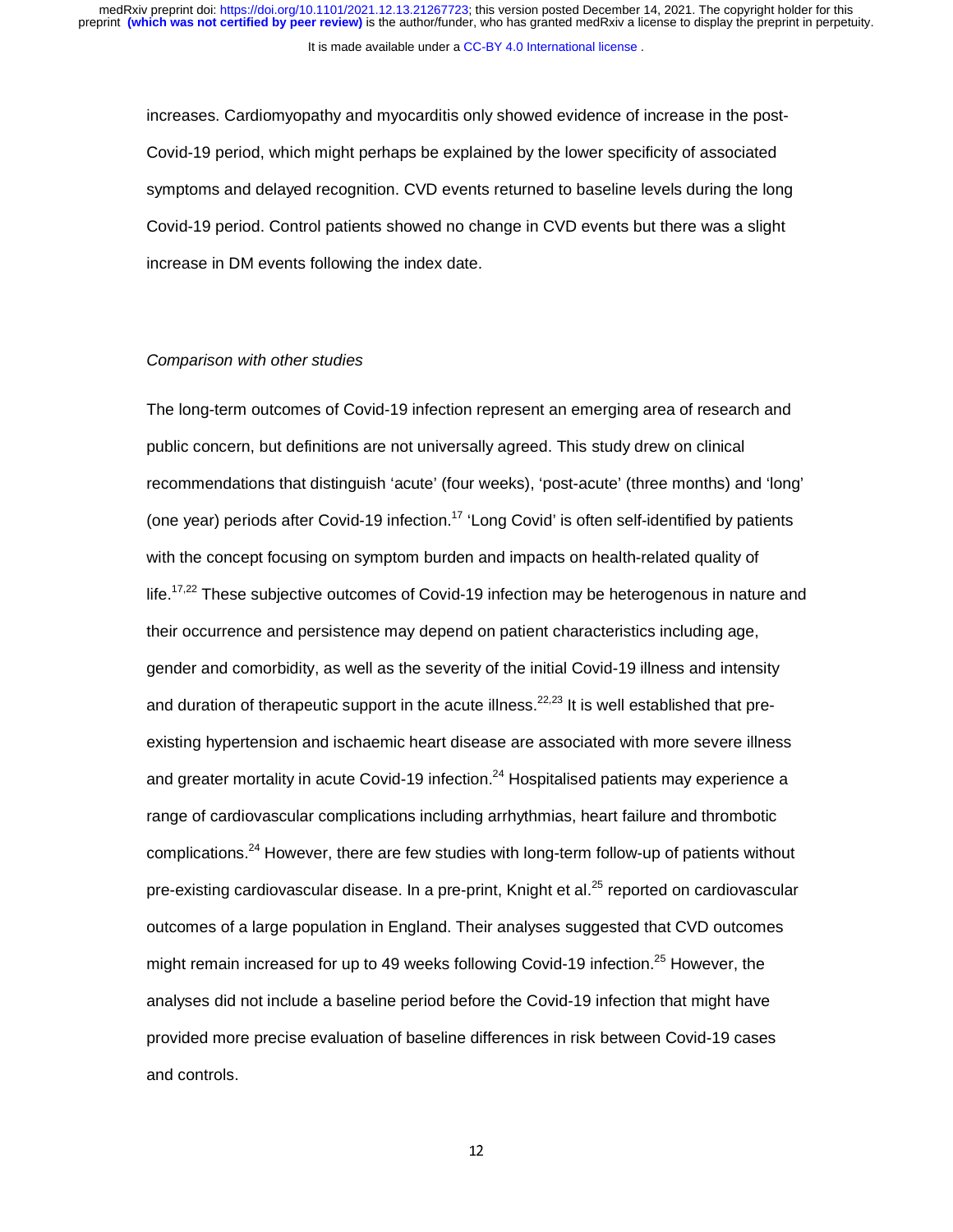It is made available under a [CC-BY 4.0 International license](http://creativecommons.org/licenses/by/4.0/) .

Pre-existing diabetes mellitus is also associated with more severe illness from Covid-19 $^{26}$ but some studies suggest that Covid-19 may be associated with new onset diabetes. A systematic review of eight reports of patients hospitalised in the early stages of the Covid-19 pandemic found that 14.4% of patients developed new onset diabetes following the illness.<sup>27</sup> A possible effect of SARS-CoV-2 infection on pancreatic function is suggested by the finding that the virus infects pancreatic beta cells,  $28$  reduces insulin production and promotes betacell apoptosis.29 However, Covid-19 may also lead to reduced physical activity and deconditioning<sup>30</sup> leading to greater insulin resistance. Contacts with medical care may also lead to increased opportunities to detect previously undiagnosed diabetes. Previous studies have often reported hospital-based cohorts, with smaller samples or shorter durations of follow-up. This large population-based study shows that patients diagnosed with Covid-19 have a slightly higher baseline risk of diabetes mellitus. There is evidence that new-onset diabetes is increased during the acute Covid-19 illness and there is evidence that a net increase in diabetes persists for at least 12 months following the Covid-19 illness. Analysis of electronic records does not permit unequivocal distinction of type I and type II diabetes phenotypes. There was evidence that patients diagnosed during the acute illness might be more likely to be prescribed insulin but there was no evidence for increased type I diabetes overall, nor was there evidence that glucocorticoid exposure might account for a high proportion of cases.

## *Strengths and limitations*

This study drew on a large, longitudinal population-based data resource that enabled us to conduct a matched analysis of mortality and new CVD and DM diagnoses for up to one year following Covid-19.[28] The study drew on clinical records with several limitations. We included patients with both confirmed and suspected Covid-19, but a sensitivity analysis found that restricting the analysis to PCR confirmed infections would not alter conclusions.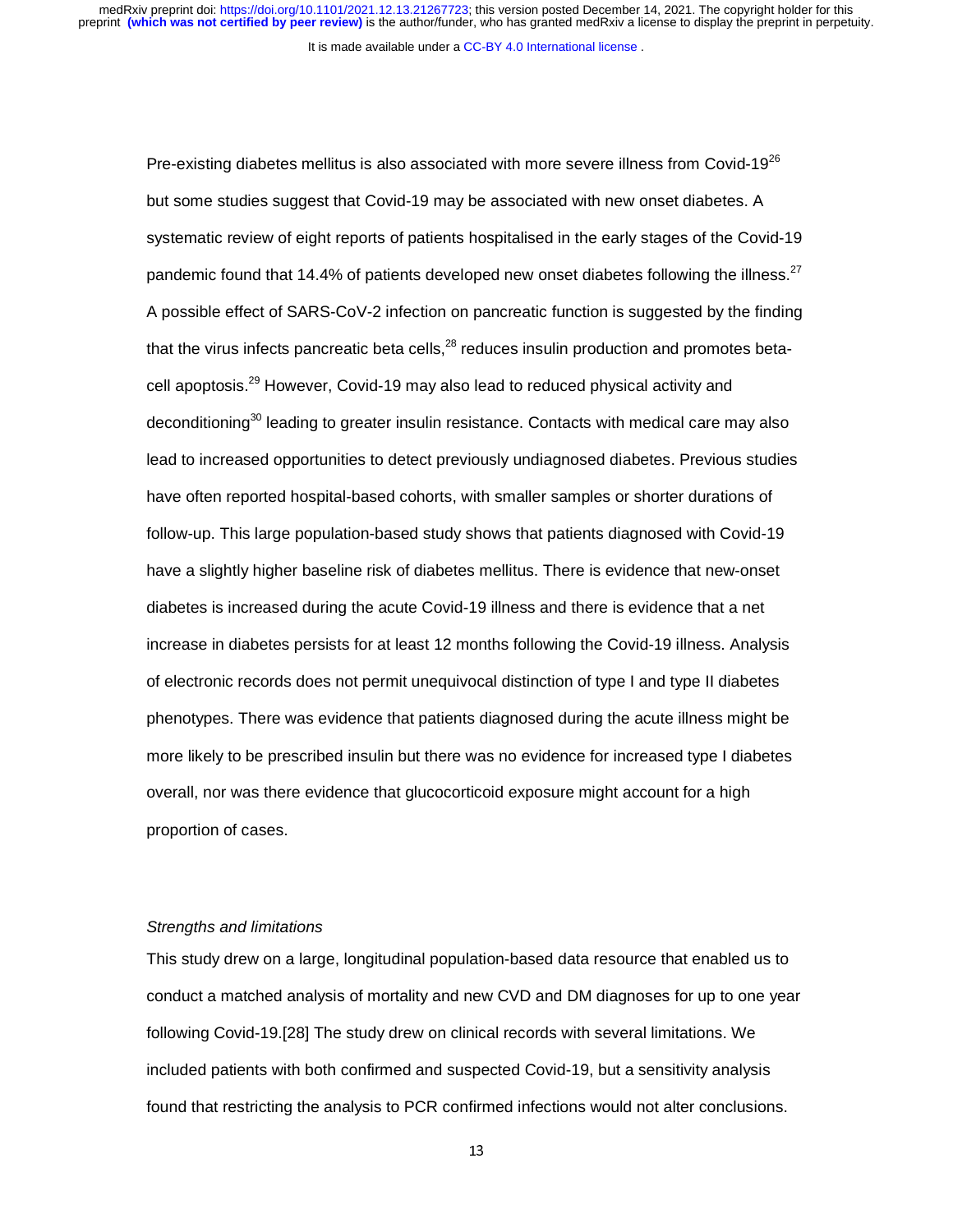However, PCR testing was associated with patient characteristics and reliance on PCR confirmation for participant selection might lead to bias. The database enabled adjustment for a range of important covariates, but these were not always completely recorded. This may reflect that this was a relatively young to middle-aged cohort lacking in long-term conditions that would warrant regular consultations and monitoring. In health records, values are commonly missing 'not at random' making the application of imputation methods more difficult. We did not include a measure of deprivation, which is associated both with diabetes and cardiovascular disease, but cases and controls were matched for family practice, providing partial control for area-based measures including deprivation. Analyses did not include measures of the severity of illness in Covid-19. However, the concept of 'severity' might be difficult to operationalise in a study of Covid-19 complications because a greater number of complications might be indicative of more severe illness. We did not have access to data for secondary care prescribing, consequently exposure to glucocorticoids might be under-estimated.<sup>18</sup> The observational nature of the study limits causal inferences concerning whether the increased risk of new CVD and DM diagnoses may result from Covid-19, or whether undiagnosed CVD and DM were more prevalent among Covid-19 cases, or whether Covid-19 aggravated or altered the natural history of pre-existing disease.

## *Conclusion*

This study provides evidence that DM incidence remains elevated for up to one year following Covid-19 infection. Future studies should aim to characterise the phenotypic characteristics and underlying mechanisms of Covid-19 associated diabetes mellitus. Advice to patients recovering from Covid-19 should include measures to reduce diabetes risk, including diet, weight management and physical activity levels. CVD is increased early after Covid-19 infection, mainly from pulmonary embolism, atrial arrhythmias and venous thromboses, and the risk is increased for up to three months. Future research should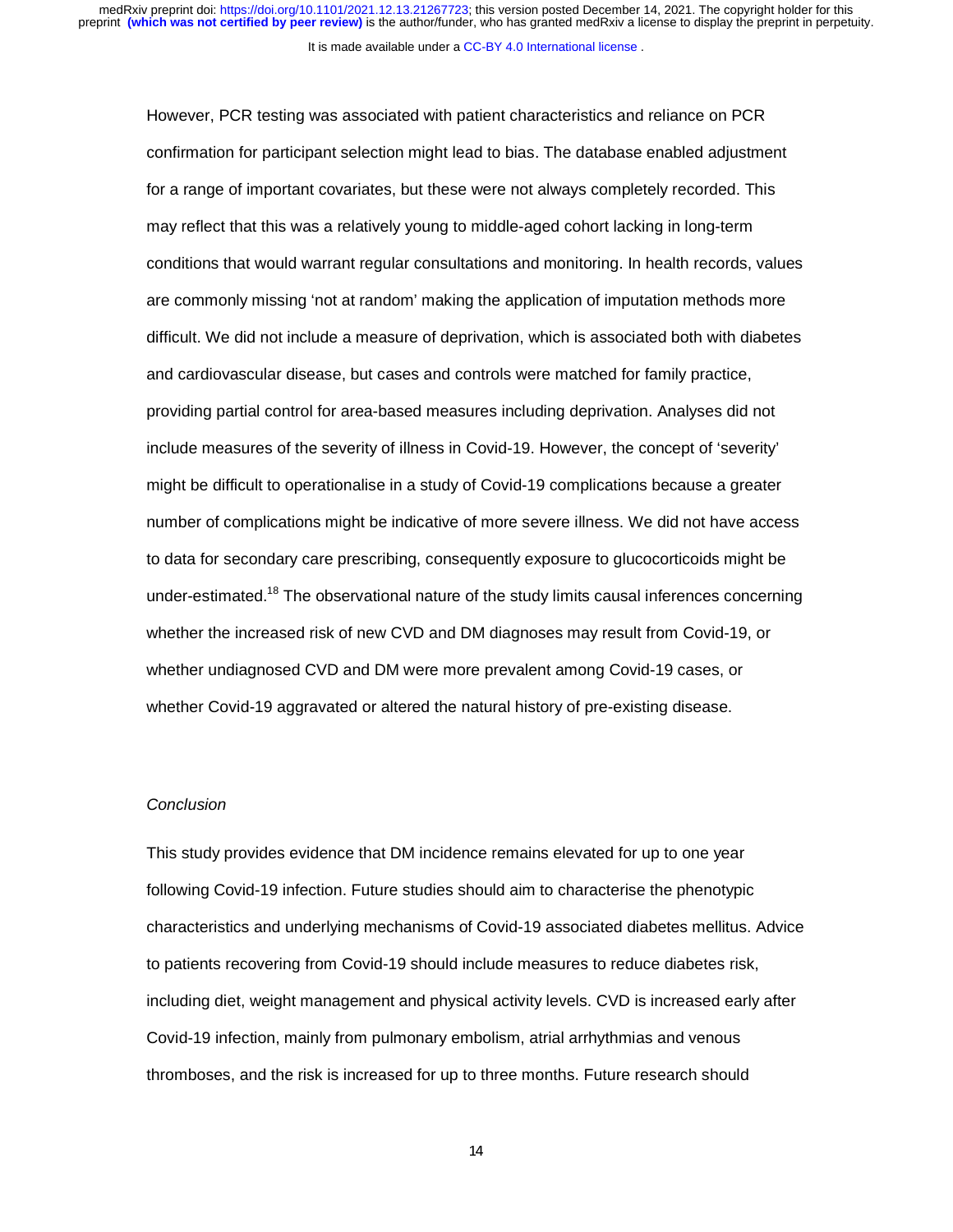determine which patients are at greatest risk, and whether these cardiovascular complications may be prevented through prophylactic measures.

## **ACKNOWLEDGEMENTS**

*Ethical approval:* The protocol was given scientific and ethical approval by the CPRD Independent Scientific Advisory Committee (ISAC protocol 20\_00265R). CPRD holds overarching research ethics committee approval for the conduct of research using fully anonymised electronic health records data from the CPRD databases.

*Study protocol:* The study protocol has been published in summary form by the CPRD/MHRA and can be accessed here.

*Funding:* ERP, AD, PJC, AMS and MG acknowledge support by the NIHR Biomedical Research Centre at Guy's and St Thomas' NHS Foundation Trust in partnership with King's College London (IS-BRC-1215-20006). AMS is also supported by the British Heart Foundation (RE/18/2/34213). The views expressed are those of the authors and not necessarily those of the NHS, the NIHR, or the Department of Health. The funder of the study had no role in study design, data collection, data analysis, data interpretation, or writing of the report. The authors had full access to all the data in the study and shared final responsibility for the decision to submit for publication.

*Competing interests:* The authors have no conflicts of interest.

*Contributors:* ERP conceived the idea for study. ERP and MG analysed the data with advice from AD, XS, PC and AMS. ERP and MG drafted the paper. All authors reviewed the analysis, contributed to drafts of the paper and approved the final draft. MG is guarantor.

*Data sharing:* The study is based on data from the Clinical Practice Research Datalink (CPRD) obtained under license from the UK Medicines and Healthcare Products Regulatory Agency (MHRA); however, the interpretation and conclusions contained in this report are those of the authors alone. Requests for access to data from the study should be addressed to the corresponding author at martin.gulliford@kcl.ac.uk. All proposals requesting data access will require approval from CPRD before data release.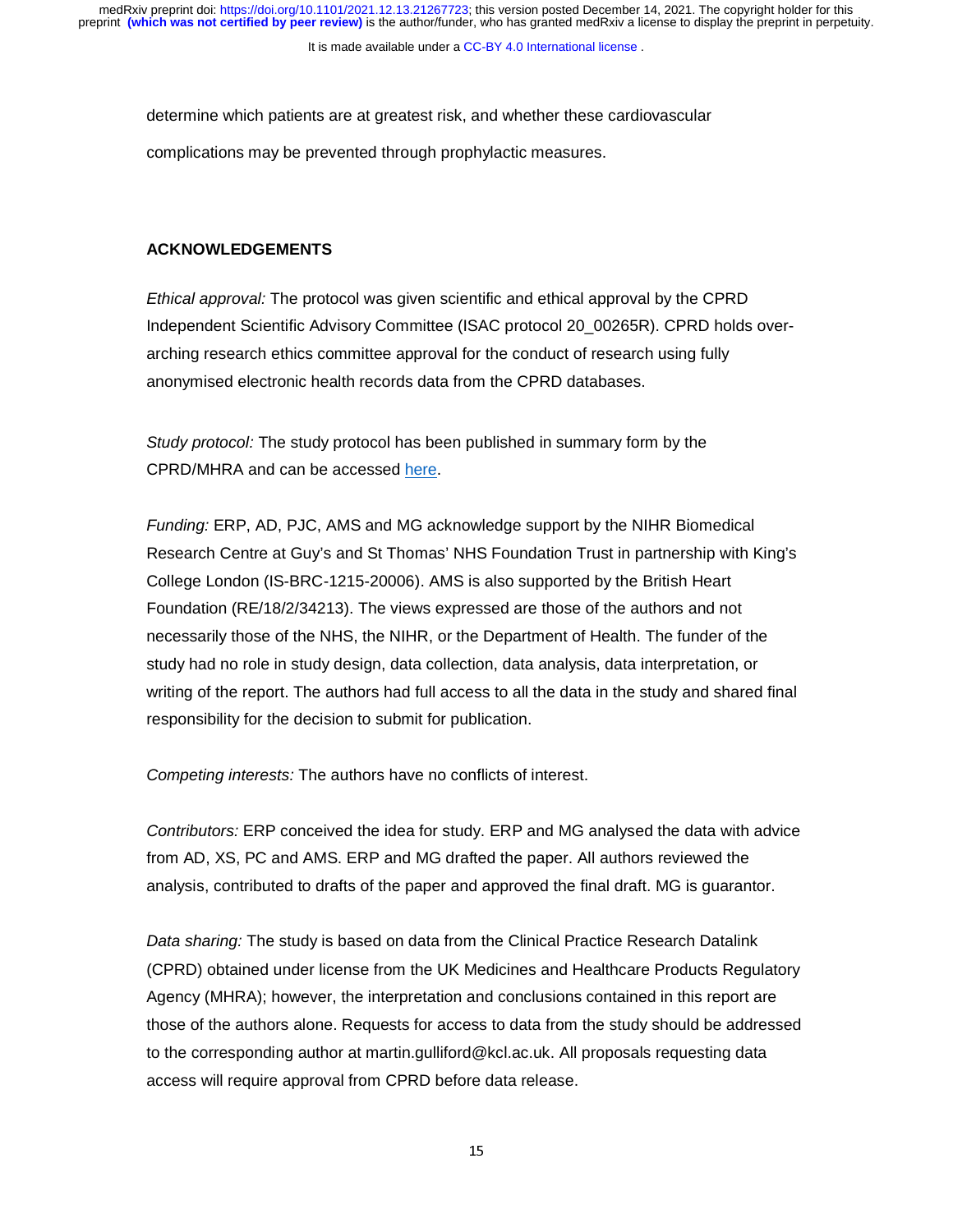# **REFERENCES**

- 1. Crook H, Raza S, Nowell J, et al. Long covid—mechanisms, risk factors, and management. *BMJ* 2021;**374**:n1648. doi: 10.1136/bmj.n1648
- 2. Pranata R, Huang I, Lim MA, Wahjoepramono EJ, July J. Impact of cerebrovascular and cardiovascular diseases on mortality and severity of COVID-19-systematic review, meta-analysis, and meta-regression. *J Stroke Cerebrovasc Dis* 2020;**29**:104949. doi: 10.1016/j.jstrokecerebrovasdis.2020.104949
- 3. Williamson EJ, Walker AJ, Bhaskaran K, et al. Factors associated with COVID-19-related death using OpenSAFELY. *Nature* 2020;**584**:430-36.doi:10.1038/s41586-020-2521-4
- 4. Magadum A, Kishore R. Cardiovascular manifestations of COVID-19 infection. *Cells* 2020;**9**:2508.
- 5. Hendren NS, Drazner MH, Bozkurt B, Cooper LT. Description and Proposed Management of the Acute COVID-19 Cardiovascular Syndrome. *Circulation* 2020;**141**:1903-14. doi: 10.1161/CIRCULATIONAHA.120.047349
- 6. Rey JR, Caro-Codón J, Rosillo SO, et al. Heart failure in COVID-19 patients: prevalence, incidence and prognostic implications. *Eur J Heart Fail* 2020;**22**:2205-15. doi: 10.1002/ejhf.1990
- 7. Zhou F, Yu T, Du R, et al. Clinical course and risk factors for mortality of adult inpatients with COVID-19 in Wuhan, China: a retrospective cohort study. *The Lancet* 2020;**395**:1054-62. doi: https://doi.org/10.1016/S0140-6736(20)30566-3
- 8. Shi S, Qin M, Shen B, et al. Association of Cardiac Injury With Mortality in Hospitalized Patients With COVID-19 in Wuhan, China. *JAMA Cardiology* 2020;**5**:802-10. doi: 10.1001/jamacardio.2020.0950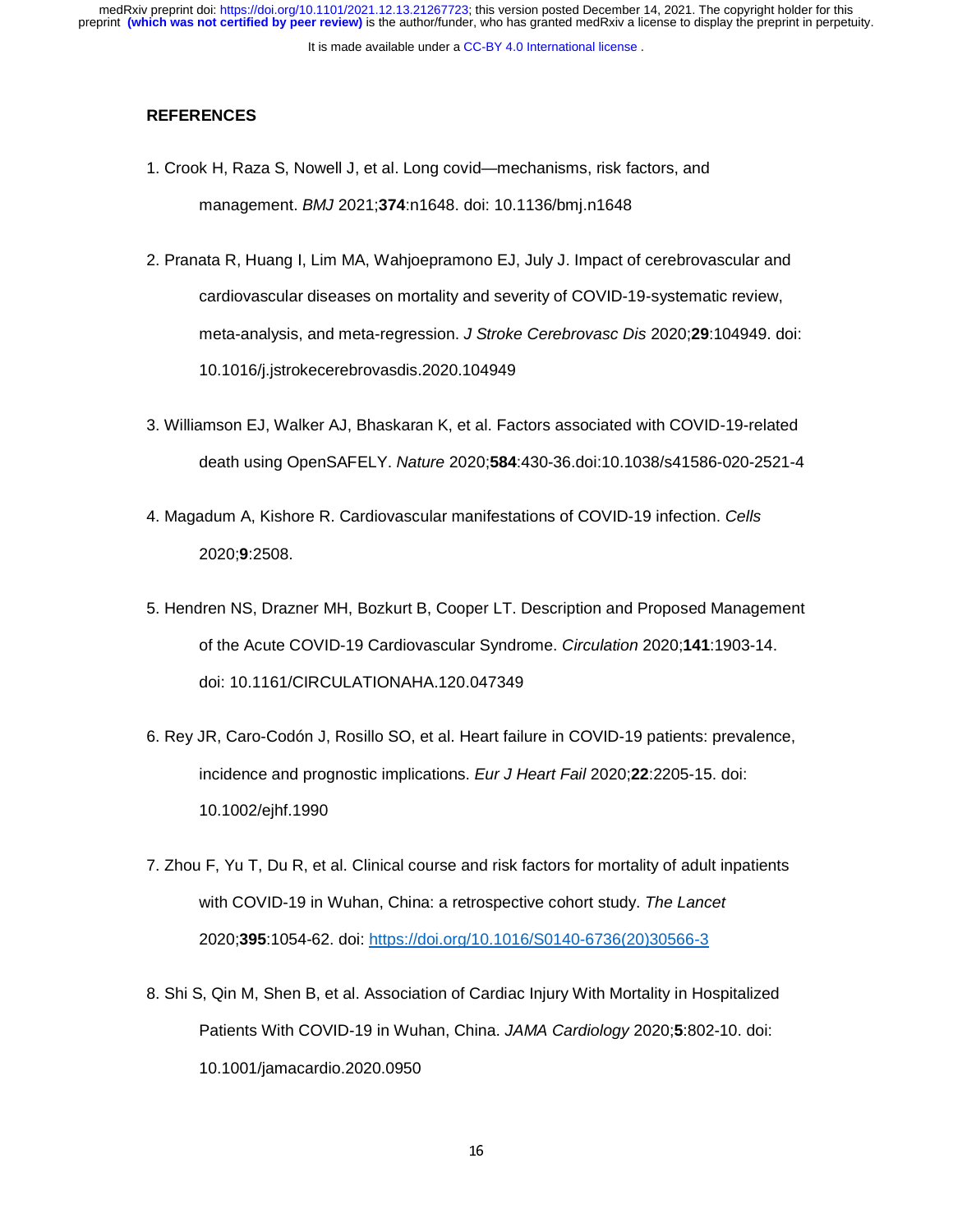- 9. Katsoularis I, Fonseca-Rodríguez O, Farrington P, Fors Connolly AM. Risk of acute myocardial infarction and ischaemic stroke following COVID-19 in Sweden: a selfcontrolled case series and matched cohort study. *The Lancet* 2021;**398**: 599 - 607.
- 10. Li J, Wang X, Chen J, Zuo X, Zhang H, Deng A. COVID-19 infection may cause ketosis and ketoacidosis. *Diabetes, Obesity and Metabolism* 2020;**22**:1935-41. doi: https://doi.org/10.1111/dom.14057
- 11. Reddy PK, Kuchay MS, Mehta Y, Mishra SK. Diabetic ketoacidosis precipitated by COVID-19: A report of two cases and review of literature. *Diabetes Metab Syndr* 2020;**14**:1459-62. doi: 10.1016/j.dsx.2020.07.050
- 12. Papachristou S, Stamatiou I, Stoian AP, et al. New-Onset Diabetes in COVID-19: Time to Frame Its Fearful Symmetry. *Diabetes Therapy* 2021;**12**:461-64. doi: 10.1007/s13300-020-00988-7
- 13. Maddaloni E, Buzzetti R. Covid-19 and diabetes mellitus: unveiling the interaction of two pandemics. *Diabetes Metab Res Rev* 2020:e33213321. doi: 10.1002/dmrr.3321
- 14. Prete M, Favoino E, Catacchio G, et al. SARS-CoV-2 Inflammatory Syndrome. Clinical Features and Rationale for Immunological Treatment. *Int J Mol Sci* 2020;**21**: 3377. doi: 10.3390/ijms21093377
- 15. Public Health England. *Coronavirus (COVID-19) in the UK. UK summary.* London: Public Health England, 2021 [Available from: https://coronavirus.data.gov.uk/ accessed 27 November 2021].
- 16. Office for National Statistics. *Prevalence of ongoing symptoms following coronavirus (COVID-19) infection in the UK: 2 September 2021*. London: Office for NATIONAL Statistics, 2021 [Available from:

https://www.ons.gov.uk/peoplepopulationandcommunity/healthandsocialcare/conditio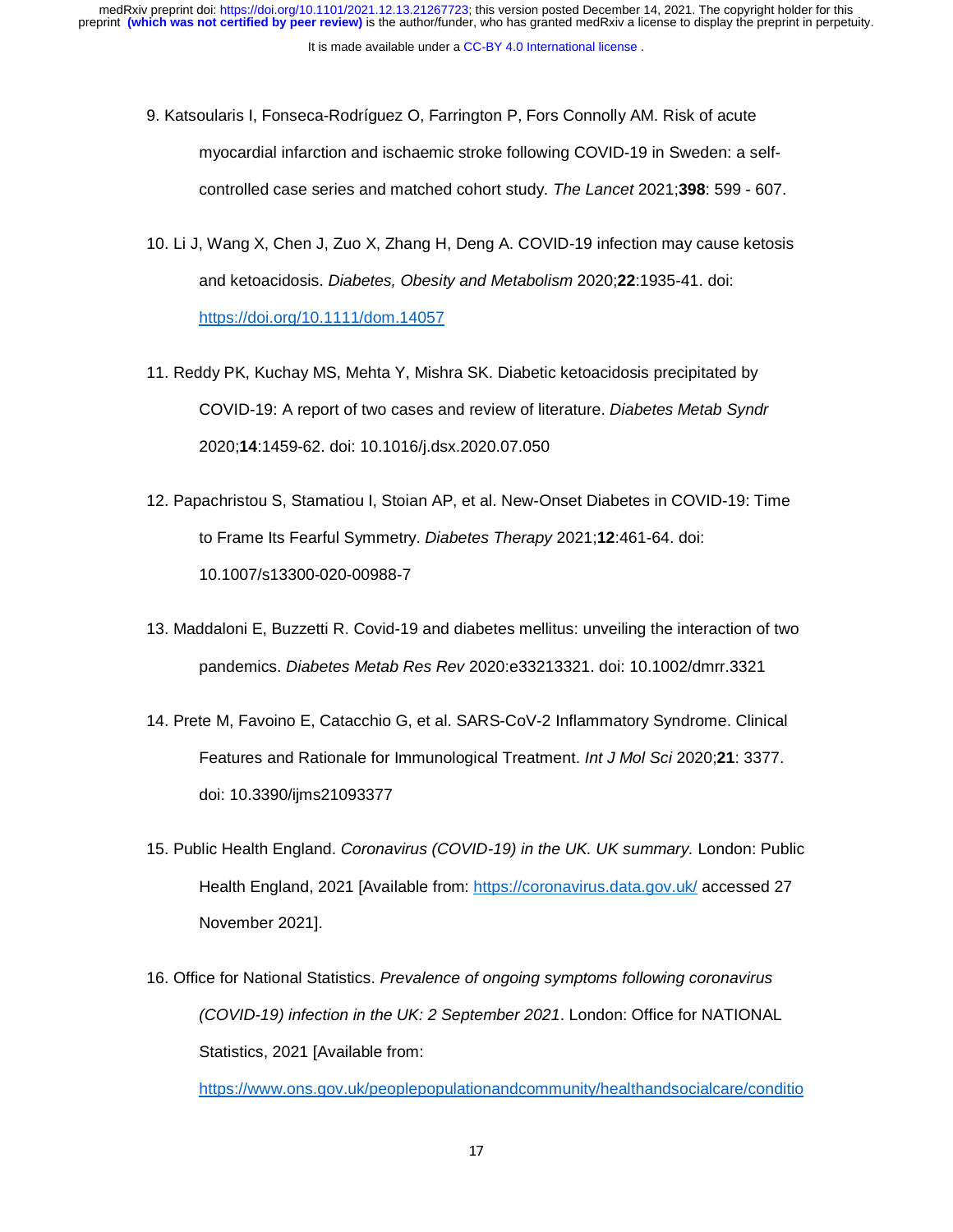It is made available under a [CC-BY 4.0 International license](http://creativecommons.org/licenses/by/4.0/) .

nsanddiseases/bulletins/prevalenceofongoingsymptomsfollowingcoronaviruscovid19i nfectionintheuk/2september2021 accessed 10th September 2021].

- 17. Shah W, Hillman T, Playford ED, Hishmeh L. Managing the long-term effects of covid-19: summary of NICE, SIGN, and RCGP rapid guideline. *BMJ* 2021;**372**:n136. doi: 10.1136/bmj.n136
- 18. Wolf A, Dedman D, Campbell J, et al. Data resource profile: Clinical Practice Research Datalink (CPRD) Aurum. *Int J Epidemiol* 2019;**48**:1740-40g. doi: 10.1093/ije/dyz034
- 19. Imkampe AK, Gulliford MC. Trends in Type 1 diabetes incidence in the UK in 0- to 14 year-olds and in 15- to 34-year-olds, 1991-2008. *Diabet Med* 2011;**28**:811-4. doi: 10.1111/j.1464-5491.2011.03288.x
- 20. Charlson ME, Pompei P, Ales KL, MacKenzie CR. A new method of classifying prognostic comorbidity in longitudinal studies: Development and validation. *J Chronic Dis* 1987;**40**:373-83.
- 21. Khan NF, Perera R, Harper S, Rose PW. Adaptation and validation of the Charlson Index for Read/OXMIS coded databases. *BMC Family Practice* 2010;**11**:1. doi: 10.1186/1471-2296-11-1
- 22. Sudre CH, Murray B, Varsavsky T, et al. Attributes and predictors of long COVID. *Nature Medicine* 2021;**27**:626-31. doi: 10.1038/s41591-021-01292-y
- 23. Taquet M, Dercon Q, Luciano S, Geddes JR, Husain M, Harrison PJ. Incidence, cooccurrence, and evolution of long-COVID features: A 6-month retrospective cohort study of 273,618 survivors of COVID-19. *PLOS Medicine* 2021;**18**(9):e1003773. doi: 10.1371/journal.pmed.1003773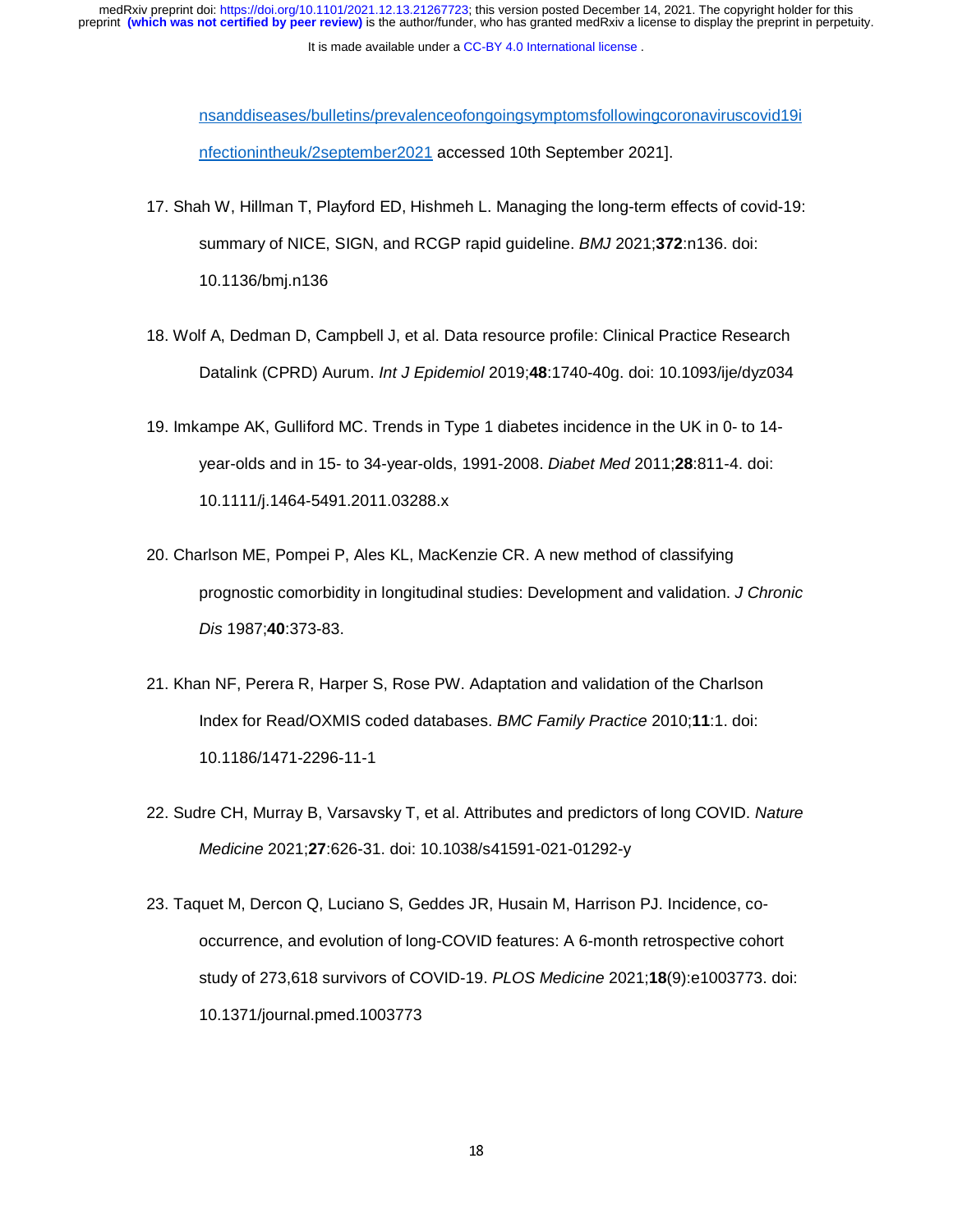- 24. Pellicori P, Doolub G, Wong CM, et al. COVID-19 and its cardiovascular effects: a -19 and its cardiovascular effects: a<br>:<br>coc*hrane Database Syst Rev* 2021;<br>12879 systematic review of prevalence studies. *Cochrane Database Syst Rev* 2021; **3**:CD013879. doi: 10.1002/14651858.CD013879
- 25. Knight R, Walker V, Ip S, et al. Association of COVID-19 with arterial and venous vascular diseases: a population-wide cohort study of 48 million adults in England and Wales. *medRxiv* 2021:2021.11.22.21266512. doi: 10.1101/2021.11.22.21266512
- 26. Rawshani A, Kjölhede EA, Rawshani A, et al. Severe COVID-19 in people with type 1 and type 2 diabetes in Sweden: A nationwide retrospective cohort study. *The Lancet Regional Health – Europe* 2021;**4:**100105. doi: 10.1016/j.lanepe.2021.100105
- 27. Sathish T, Kapoor N, Cao Y, et al. Proportion of newly diagnosed diabetes in COVID-19 patients: A systematic review and meta-analysis. *Diabetes, Obesity and Metabolism* 2021;23(3):870-74. doi: https://doi.org/10.1111/dom.14269
- 28. Tang X, Uhl S, Zhang T, et al. SARS-CoV-2 infection induces beta cell transdifferentiation. *Cell Metabolism* 2021;**33**:1577-91.e7. doi: 10.1016/j.cmet.2021.05.015
- 29. Wu CT, Lidsky PV, Xiao Y, et al. SARS-CoV-2 infects human pancreatic β cells and elicits β cell impairment. *Cell Metabolism* 2021;**33**:1565-76.e5. doi: 10.1016/j.cmet.2021.05.013
- 30. Gray M. 2021: the year of reconditioning. *The Lancet Healthy Longevity* 2021;**2**:e62-e63. doi: 10.1016/S2666-7568(21)00003-9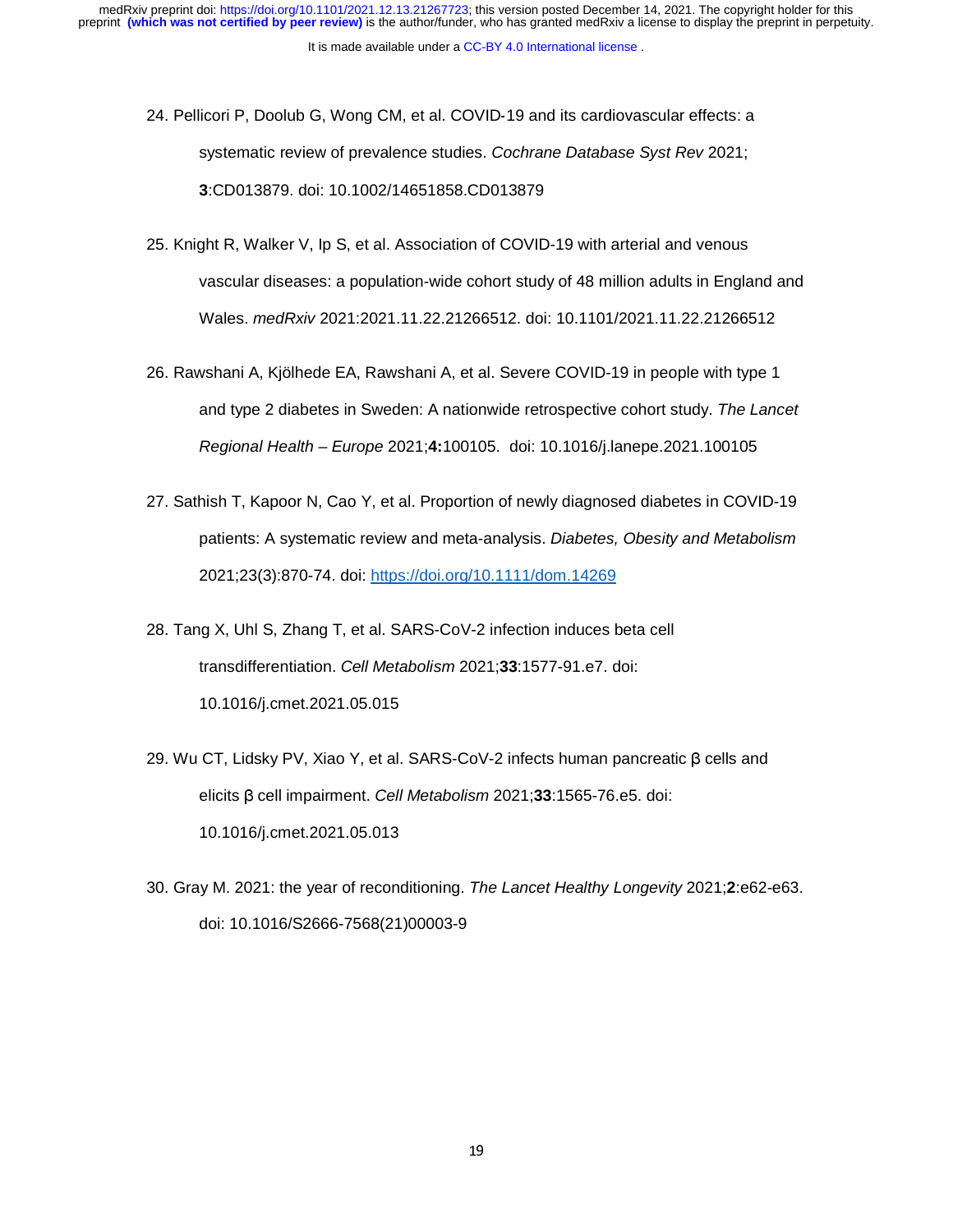It is made available under a CC-BY 4.0 International license.

|                         |                             | <b>Matched controls</b> | <b>Covid-19 patients</b> |
|-------------------------|-----------------------------|-------------------------|--------------------------|
|                         |                             | (372, 816)              | (372, 816)               |
|                         |                             |                         |                          |
| Gender                  |                             |                         |                          |
|                         | Male                        | 167,867 (45.0)          | 167,867 (45.0)           |
|                         | Female                      | 204,949 (55.0)          | 204,949 (55.0)           |
| Age (median, IQR years) |                             | 33 (21 to 47)           | 33 (21 to 47)            |
| <b>Ethnicity</b>        | 'Asian'                     | 22,218 (6.0)            | 32,803 (8.8)             |
|                         | 'Black African / Caribbean' | 13,495 (3.6)            | 13,333 (3.6)             |
|                         | 'Mixed'                     | 6,634(1.8)              | 8,206(2.2)               |
|                         | Not recorded                | 114,907 (30.8)          | 75,336 (20.2)            |
|                         | 'Other'                     | 12,912 (3.5)            | 14,919 (4.0)             |
|                         | 'White'                     | 202,650 (54.4)          | 228,219 (61.2)           |
| Cigarette               | Non-smoker                  | 173,279 (46.5)          | 193,879 (52.0)           |
| smoking                 | Ex-smoker                   | 42,182 (11.3)           | 53,073 (14.2)            |
|                         | Current smoker              | 68,666 (18.4)           | 58,620 (15.7)            |
|                         | Not recorded                | 88,689 (23.8)           | 67,244 (18.0)            |
| <b>BMI</b>              | Underweight                 | 13,337 (3.6)            | 15,047 (4.0)             |
|                         | Normal weight               | 76,919 (20.6)           | 87,467 (23.5)            |
|                         | Overweight                  | 55,372 (14.9)           | 70,145 (18.8)            |
|                         | Obese                       | 43,211 (11.6)           | 59,362 (15.9)            |
|                         | Not recorded                | 183,977 (49.3)          | 140,795 (37.8)           |
| <b>Systolic blood</b>   | < 110                       | 40,766 (10.9)           | 45,611 (12.2)            |
| pressure                | 110-119                     | 58,514 (15.7)           | 64,776 (17.4)            |
|                         | 120-129                     | 70,418 (18.9)           | 78,202 (21.0)            |
|                         | 130-139                     | 53,272 (14.3)           | 58,335 (15.6)            |
|                         | 140-149                     | 22,860 (6.1)            | 24,053 (6.5)             |
|                         | 150-159                     | 6,522(1.7)              | 6,727(1.8)               |
|                         | ≥160                        | 3,970(1.1)              | 4,110(1.1)               |
|                         | Not recorded                | 116,494 (31.2)          | 91,002 (24.4)            |
| <b>Charlson</b>         | $\mathbf 0$                 | 300,359 (80.6)          | 290,097 (77.8)           |
| score                   | 1                           | 60,977 (16.4)           | 69,745 (18.7)            |
|                         | $\boldsymbol{2}$            | 8,329 (2.2)             | 8,954(2.4)               |
|                         | $\mathsf 3$                 | 2,293(0.6)              | 2,809(0.8)               |
|                         | $\geq 4$                    | 858 (0.2)               | 1,211(0.3)               |

## **Table 1: Characteristics of Covid-19 and matched control participants. Figures are frequencies (percent of column total).**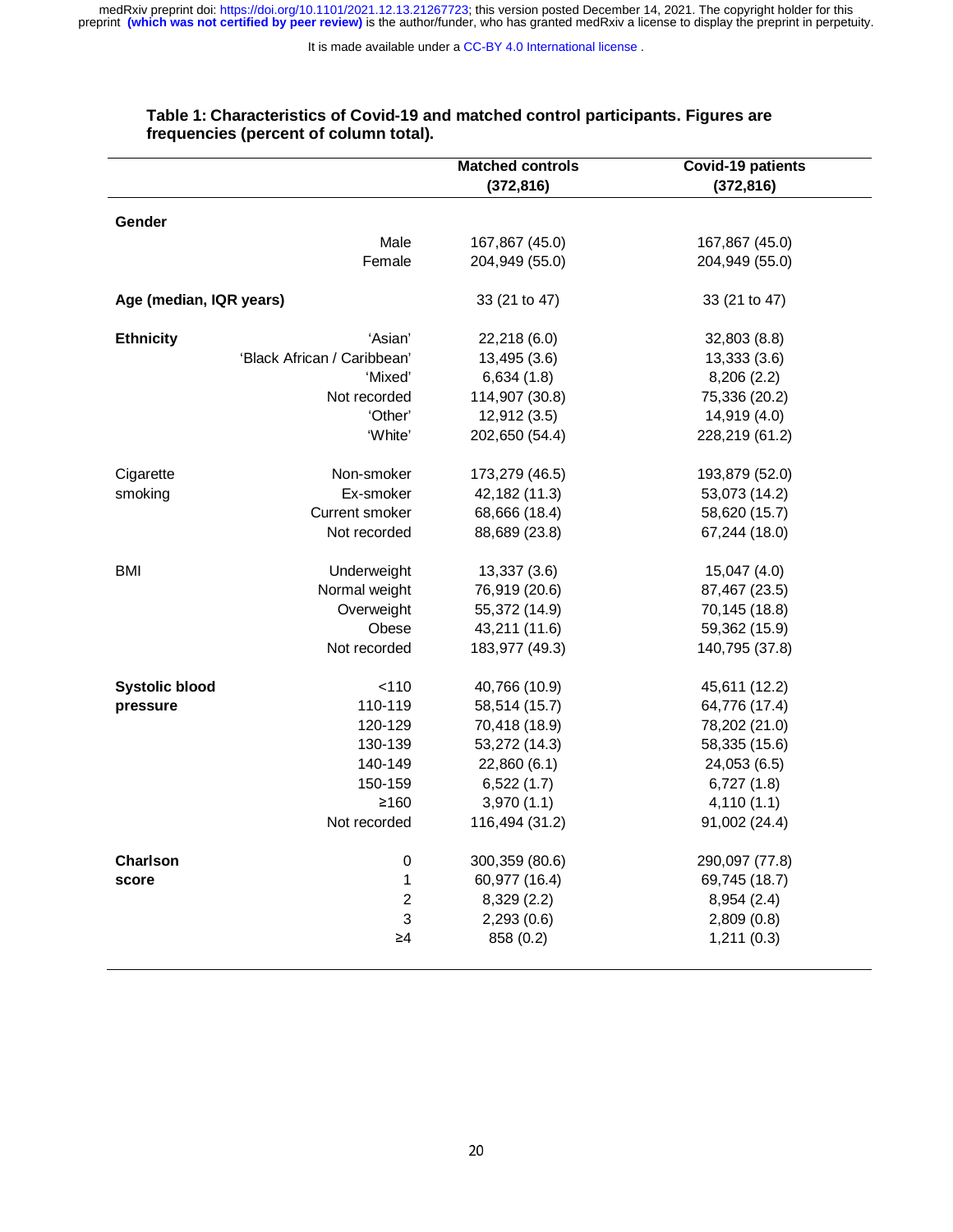. [CC-BY 4.0 International license](http://creativecommons.org/licenses/by/4.0/) It is made available under a

It is made available under a CC-BY 4.0 International license

**Table 2: Mortality, CVD and DM events and rates by period for Covid-19 cases and controls. Figures are frequencies except where indicated.** 

| <b>Phase</b>                          | Case                 | <b>Patient</b><br>weeks | <b>Deaths</b>  |               | Mortality rate per 100,000<br>patient weeks (95% CI) |                | <b>CVD</b><br><b>Events</b> |               | CVD incidence per 100,000<br>patient weeks (95% CI) |               | <b>Diabetes</b><br>diagnoses |               | DM incidence per<br>100,000 patient weeks<br>$(95% \, \text{Cl})$ |                |
|---------------------------------------|----------------------|-------------------------|----------------|---------------|------------------------------------------------------|----------------|-----------------------------|---------------|-----------------------------------------------------|---------------|------------------------------|---------------|-------------------------------------------------------------------|----------------|
| <b>Before index</b>                   | Covid-19             | 19,028,859              | $\blacksquare$ |               | $\blacksquare$                                       | $\blacksquare$ | 2.177                       | 11.44         | 10.96                                               | 11.93         | 2,612                        | 13.73         | 13.21                                                             | 14.26          |
| date                                  | Controls             | 19,499,049              | $\blacksquare$ |               | $\blacksquare$                                       | $\blacksquare$ | 1,311                       | 6.72          | 6.36                                                | 7.10          | 1,970                        | 10.10         | 9.66                                                              | 10.56          |
| Acute: up to 4<br>weeks from<br>index | Covid-19<br>Controls | ,537,024<br>1.521.612   | ,260<br>55     | 81.98<br>3.61 | 77.51<br>2.72                                        | 86.63<br>4.70  | 988<br>98                   | 64.28<br>6.44 | 60.33<br>5.23                                       | 68.42<br>7.85 | 333<br>143                   | 21.67<br>9.40 | 19.40<br>7.92                                                     | 24.12<br>11.07 |
| Post-acute: 5 to                      | Covid-19             | 3,037,595               | 442            | 14.55         | 13.23                                                | 15.97          | 547                         | 18.01         | 16.53                                               | 19.58         | 558                          | 18.37         | 16.88                                                             | 19.96          |
| 12 weeks                              | Controls             | 3,008,270               | 104            | 3.46          | 2.82                                                 | 4.19           | 197                         | 6.55          | 5.67                                                | 7.53          | 350                          | 11.63         | 10.45                                                             | 12.92          |
| Long: 13 to 52                        | Covid-19             | 12,679,518              | 800            | 6.31          | 5.88                                                 | 6.76           | 1,400                       | 11.04         | 10.47                                               | 11.64         | 2,248                        | 17.73         | 17.00                                                             | 18.48          |
| weeks                                 | Controls             | 12,475,038              | 452            | 3.62          | 3.30                                                 | 3.97           | 898                         | 7.20          | 6.74                                                | 7.69          | 1,368                        | 10.97         | 10.39                                                             | 11.56          |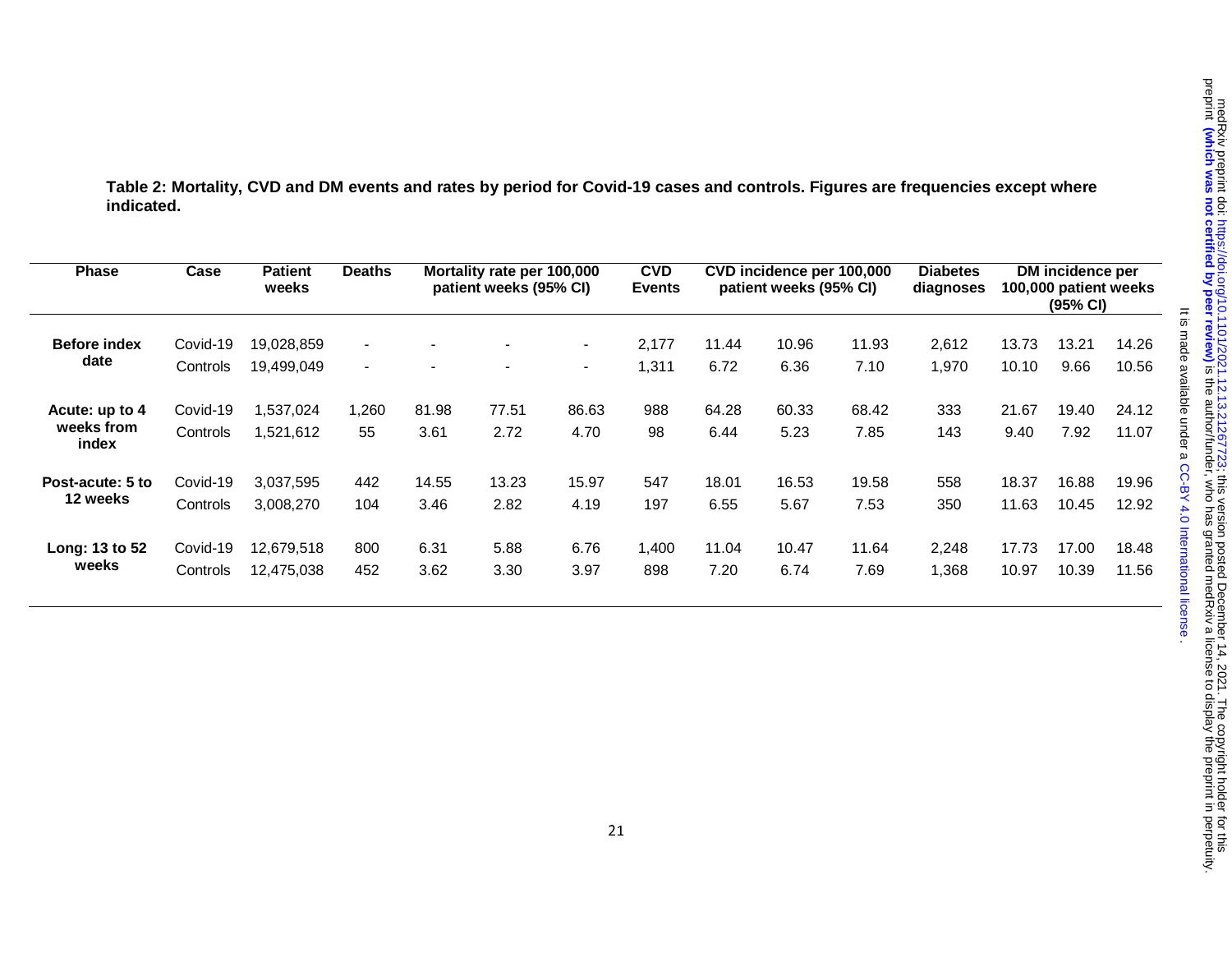**Table 3: Results of difference-in-difference analysis showing net effect of Covid-19 over baseline rate and comparison with controls. CI, confidence interval; RR, adjusted incidence rate ratio. (Estimates were adjusted for age, ethnicity, smoking, BMI category, SBP category, Charlson score, index month and matched set).** 

|                                | <b>Acute Covid-19</b> |         | <b>Post-acute Covid-19</b>     |         | <b>Long Covid-19</b>  |         |  |
|--------------------------------|-----------------------|---------|--------------------------------|---------|-----------------------|---------|--|
|                                | <b>RR (95% CI)</b>    | P value | <b>RR (95% CI)</b>             | P value | <b>RR (95% CI)</b>    | P value |  |
| Diabetes mellitus              | 1.71 (1.40 to 2.10)   | < 0.001 | 1.17 (1.01 to 1.36)            | 0.035   | 1.20 (1.09 to 1.31)   | < 0.001 |  |
| All CVD outcomes               | 6.02 (4.84 to 7.47)   | < 0.001 | 1.68 $(1.41 \text{ to } 2.01)$ | < 0.001 | $0.95$ (0.85 to 1.06) | 0.377   |  |
| Pulmonary embolism             | 14.54 (7.72 to 27.37) | < 0.001 | 2.44 (1.49 to 4.02)            | < 0.001 | $0.70$ (0.50 to 0.97) | 0.031   |  |
| Atrial arrhythmias             | 6.58 (3.78 to 11.44)  | < 0.001 | 1.89 (1.17 to 3.06)            | 0.010   | $0.88$ (0.67 to 1.15) | 0.349   |  |
| Venous thrombosis              | 5.44 (3.22 to 9.17)   | < 0.001 | 1.61 (1.09 to 2.37)            | 0.017   | 1.07 (0.83 to 1.37)   | 0.604   |  |
| Myocardial infarction and IHD  | $3.53$ (2.04 to 6.10) | < 0.001 | 1.25 $(0.83 \text{ to } 1.90)$ | 0.288   | 1.10 (0.86 to 1.41)   | 0.453   |  |
| Heart failure                  | 3.52 (1.51 to 8.20)   | 0.004   | 1.75 (0.87 to 3.51)            | 0.117   | 1.38 (0.84 to 2.26)   | 0.205   |  |
| Stroke                         | 2.16 (1.35 to 3.44)   | 0.001   | $0.99(0.65 \text{ to } 1.49)$  | 0.953   | $0.86$ (0.67 to 1.11) | 0.236   |  |
| Cardiomyopathy and myocarditis | 1.91 (0.79 to 4.60)   | 0.150   | 3.26(1.30 to 8.15)             | 0.012   | $0.97$ (0.63 to 1.50) | 0.889   |  |

. [CC-BY 4.0 International license](http://creativecommons.org/licenses/by/4.0/) It is made available under a

It is made available under a CC-BY 4.0 International license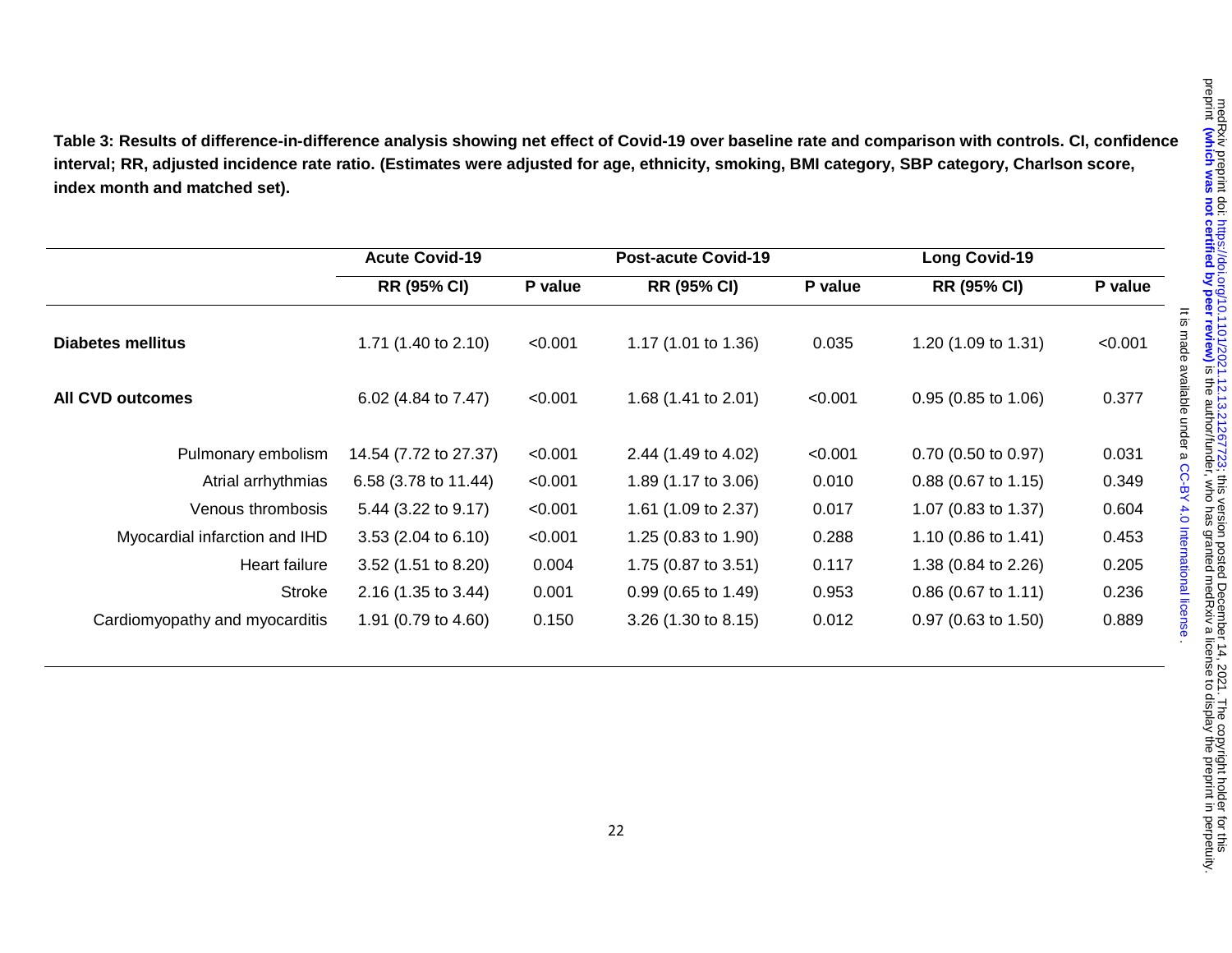It is made available under a [CC-BY 4.0 International license](http://creativecommons.org/licenses/by/4.0/) .

# **Legends for Figures**

**Figure 1: Incidence rates for diabetes mellitus and cardiovascular diseases (per 100,000 patient weeks) for Covid-19 patients and controls for 4-week periods.** 

**Figure 2**: **Incidence rates for categories of cardiovascular disease (per 100,000 patient weeks) for Covid-19 patients by 4-week periods.**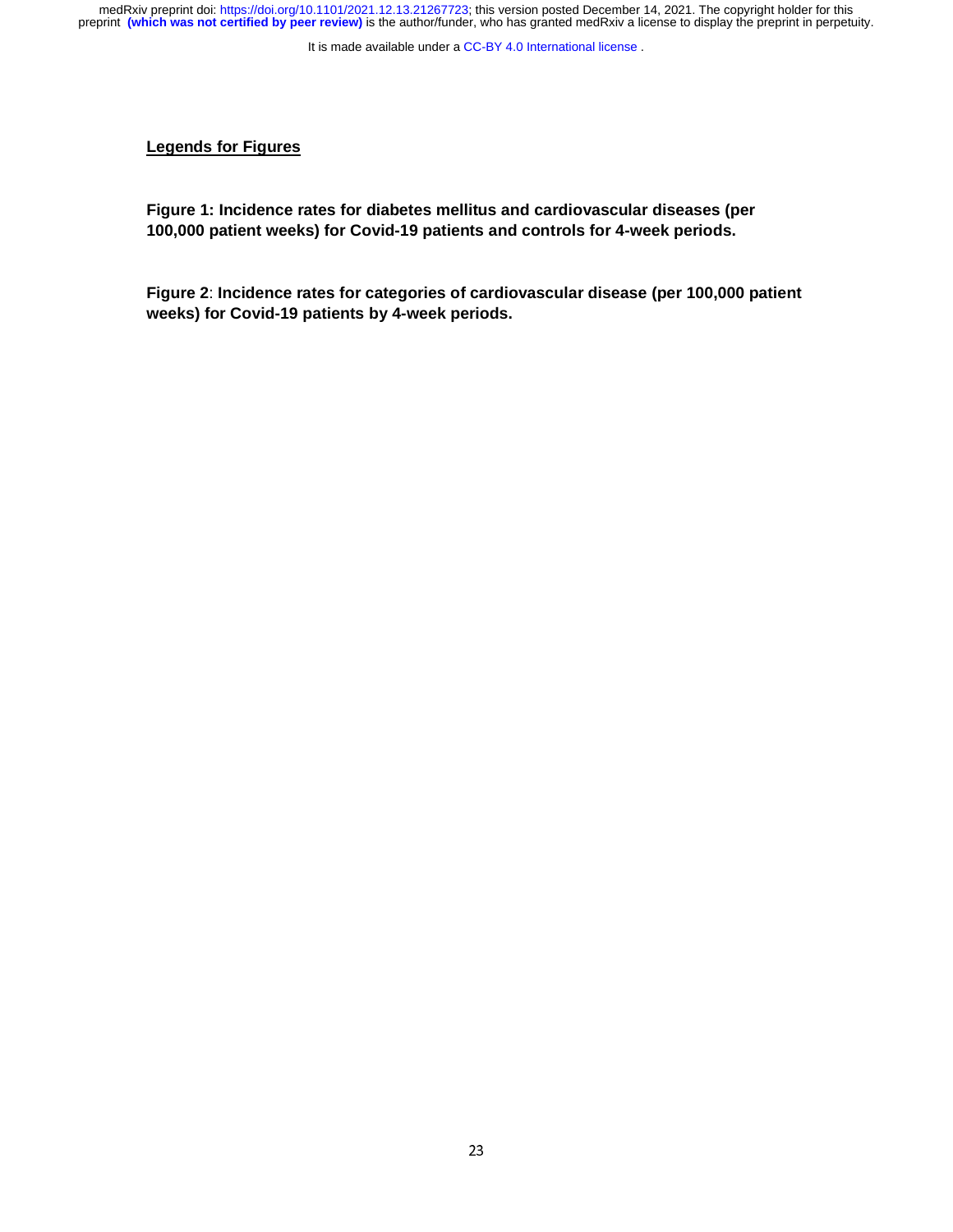**Diabetes Mellitus Incidence**